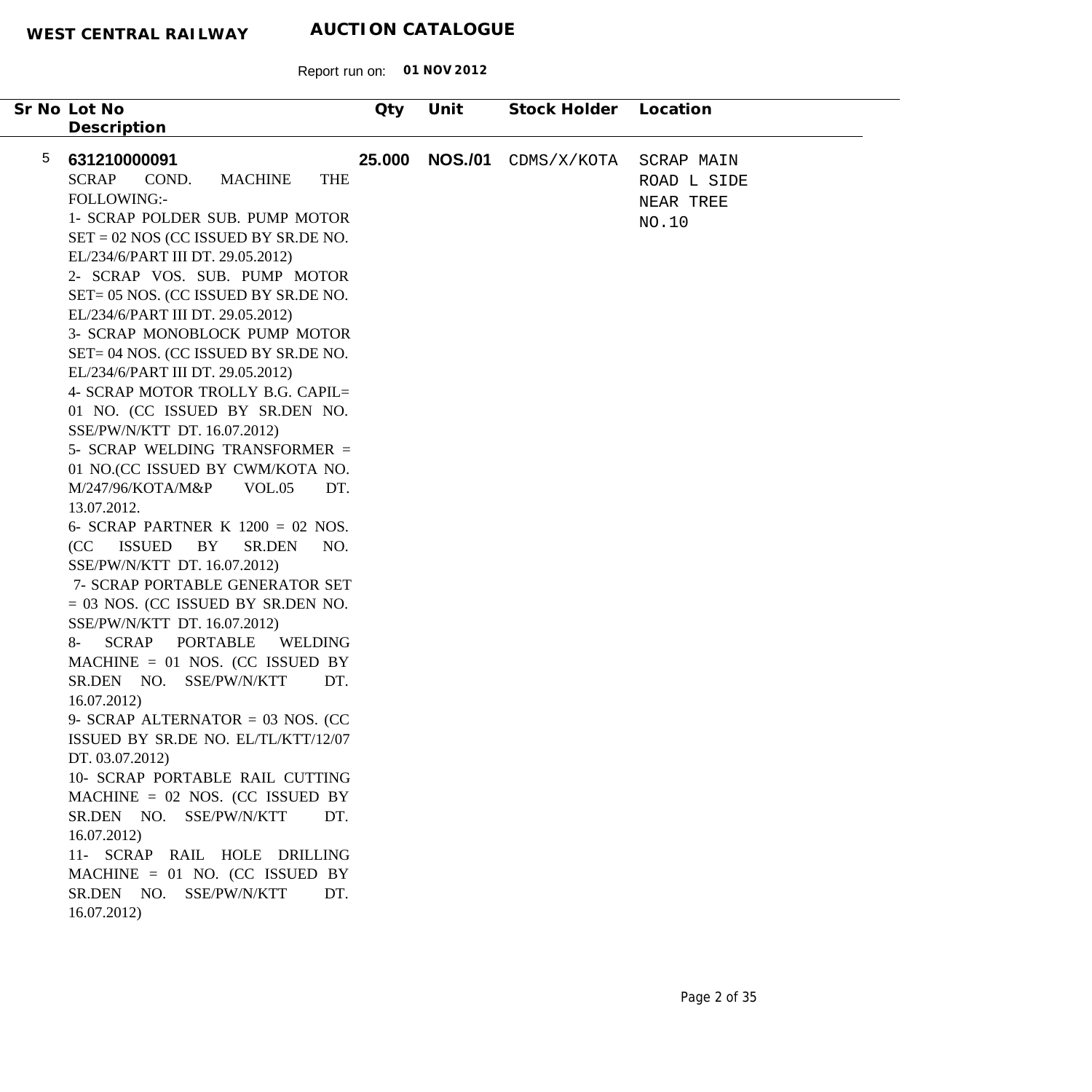|              | Sr No Lot No<br>Description                                                                                                                                                                                                                                                                                                                                                                                            | Qty      | Unit           | Stock Holder                      | Location                                                 |
|--------------|------------------------------------------------------------------------------------------------------------------------------------------------------------------------------------------------------------------------------------------------------------------------------------------------------------------------------------------------------------------------------------------------------------------------|----------|----------------|-----------------------------------|----------------------------------------------------------|
| 6            | 631210000092<br><b>SCRAP</b><br><b>FERROUS</b><br><b>MATERIAL</b><br>CONSISTING OF DISMENTAL PARTS OF<br>EXRAY MACHINE OF SORT & SIZES.                                                                                                                                                                                                                                                                                | 2.200    |                | MTS./15 CDMS/X/KOTA               | LYING AT<br>GAS GODOWN<br>NEAR TIME<br>OFFICE            |
| $\mathbf{7}$ | 631210000093<br>SCRAP COND. CEILING FAN WITH<br><b>BLADE OF SORT &amp; SIZES</b>                                                                                                                                                                                                                                                                                                                                       | 1256.000 | <b>NOS./01</b> | CDMS/X/KOTA                       | LYING AT<br>T.L. WARD                                    |
| 8            | 631210000094<br><b>SCRAP</b><br>FERROUS<br><b>MATERIAL</b><br>CONSISTING OF MACHINARY PARTS<br>SUCH AS BUSHES, PISTON, TEMPING<br>UNIT, CUTTER BARS, CUTTING CHAIN,<br>M.S. CHAIN, SCREW GING CYLINDER,<br>CLUTCH PLATE, LIGHT STAND, HAND<br>CUTTING MACHINE PARTS, TEMPING<br>ARM, M.S. PIN, PACKING RING, VALVE<br>DELIVERY BODY, SECTION VALVE,<br>GIRARY, NUT, BOLT, DISMENTAL<br>WEIGHING MACHINE TRUCK RIM ETC. |          |                | <b>14.000 MTS./15</b> CDMS/X/KOTA | SCRAP ROAD<br>NO. 1 R<br>SIDE<br>OPPOSITE<br>TREE NO. 11 |
| 9            | 631210000095<br><b>SCRAP</b><br><b>FERROUS</b><br><b>MATERIAL</b><br>CONSISTING OF LIPPED INNER RACE,<br>RACE, DOUBLE<br><b>OUTER</b><br>CUP,<br>THROWER, SPACER, SEAL BEARING,<br>DISTANCE PCS, LOOSE LIP, FACE<br>PLATE, COLLER ETC.                                                                                                                                                                                 |          |                | 20000.000 KGS./13 CDMS/X/KOTA     | SCRAP R 1 R<br>OPPOSITE<br>TREE NO. 13                   |
| 10           | 631210000096<br><b>SCRAP</b><br><b>FERROUS</b><br><b>MATERIAL</b><br>CONSISTING OF L.B.SPRING OF BOX,<br>IRS, BVZ WAGONS OF SORT AND SIZE.                                                                                                                                                                                                                                                                             | 16.000   | <b>MTS./15</b> | CDMS/X/KOTA                       | SCRAP R 1R<br>OPPOSITE<br>TREE NO. 14                    |
| 11           | 631210000097<br><b>SCRAP</b><br><b>FERROUS</b><br><b>MATERIAL</b><br>CONSISTING OF ELESTO MERIC PAD,<br>METAL BONDED RUBBER PAD, D/GEAR<br>PAD, RUBBER PAD, BUFFER PAD WITH<br><b>WITHOUT</b><br>ATTACHMENT.<br><b>OR</b>                                                                                                                                                                                              | 20.000   |                | MTS./15 CDMS/X/KOTA               | SCR1L<br>NEAR TREE<br>NO. 15                             |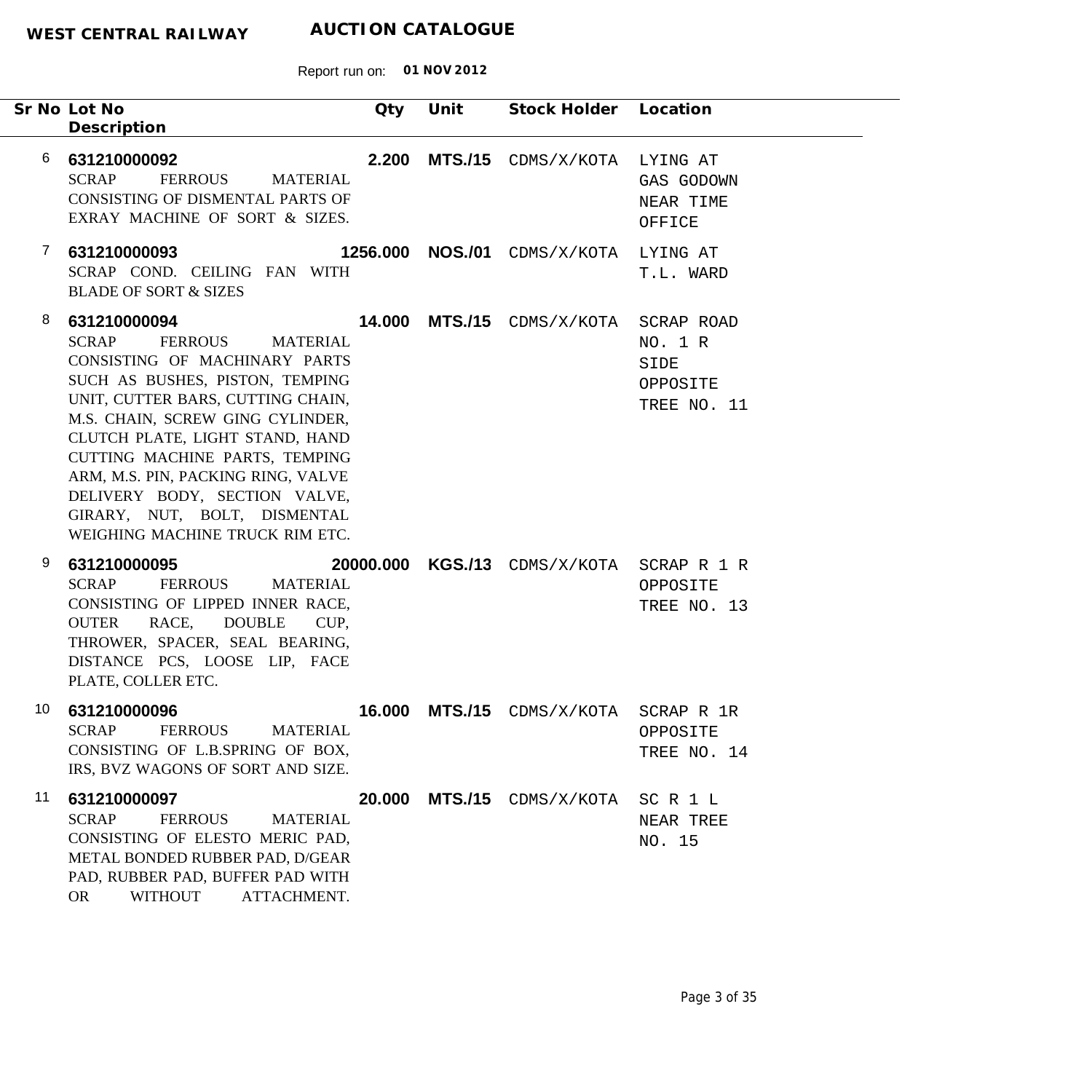-

Report run on: **01 NOV 2012**

|                 | Sr No Lot No<br>Description                                                                                                                                                                                     | Qty | Unit | Stock Holder Location                       |                                               |
|-----------------|-----------------------------------------------------------------------------------------------------------------------------------------------------------------------------------------------------------------|-----|------|---------------------------------------------|-----------------------------------------------|
| 12 <sup>2</sup> | 631210000098<br><b>SCRAP</b><br><b>FERROUS</b><br><b>MATERIAL</b><br>CONSISTING OF CUT PCS OF SHEETS,<br>PLATES, RIVETS, CUT PCS OF ANGLES,<br>CHANNELS, PIPES, CUT PCS OF BOLT<br>& FOOT STEP, DOOR HINGE ETC. |     |      | 60.000 MTS./15 CDMS/X/KOTA SC. R 1 R        | NEAR TREE<br>NO. 19                           |
| 13              | 631210000099<br><b>SCRAP</b><br><b>FERROUS</b><br><b>MATERIAL</b><br>CONSISTING OF BRAKE BEAM OF SORT<br>AND SIZES WITH OR WITHOUT<br>ATTACHMENTS.                                                              |     |      | 25.000 MTS./15 CDMS/X/KOTA SCR1L            | NEAR TREE<br>NO. 16                           |
| 14              | 631210000100<br><b>SCRAP</b><br><b>FERROUS</b><br>MATERIAL<br>CONSISTING OF SPRING PLANK OF<br>SORT AND SIZES WITH OR WITHOUT<br>ATTACHMENT.                                                                    |     |      | <b>15.000 MTS./15</b> CDMS/X/KOTA SC. R 2 L | NEAR TREE<br>NO. 26                           |
| 15              | 631210000101<br><b>SCRAP</b><br><b>FERROUS</b><br><b>MATERIAL</b><br>CONSISTING OF BOLSTER, SIDE FRAME<br>OF SORT & SIZE.<br>(TWO CUT ALLOWED)                                                                  |     |      | <b>40.000 MTS./15</b> CDMS/X/KOTA           | SC. R 2 R<br>NEAR<br>OPPOSITRE<br>TREE NO. 26 |

**631210000102** 16 SCRAP FERROUS MATERIAL CONSISTING OF WAGON DOORS OF SORT AND SIZE.  **20.000 MTS./15** CDMS/X/KOTA SC R 2 R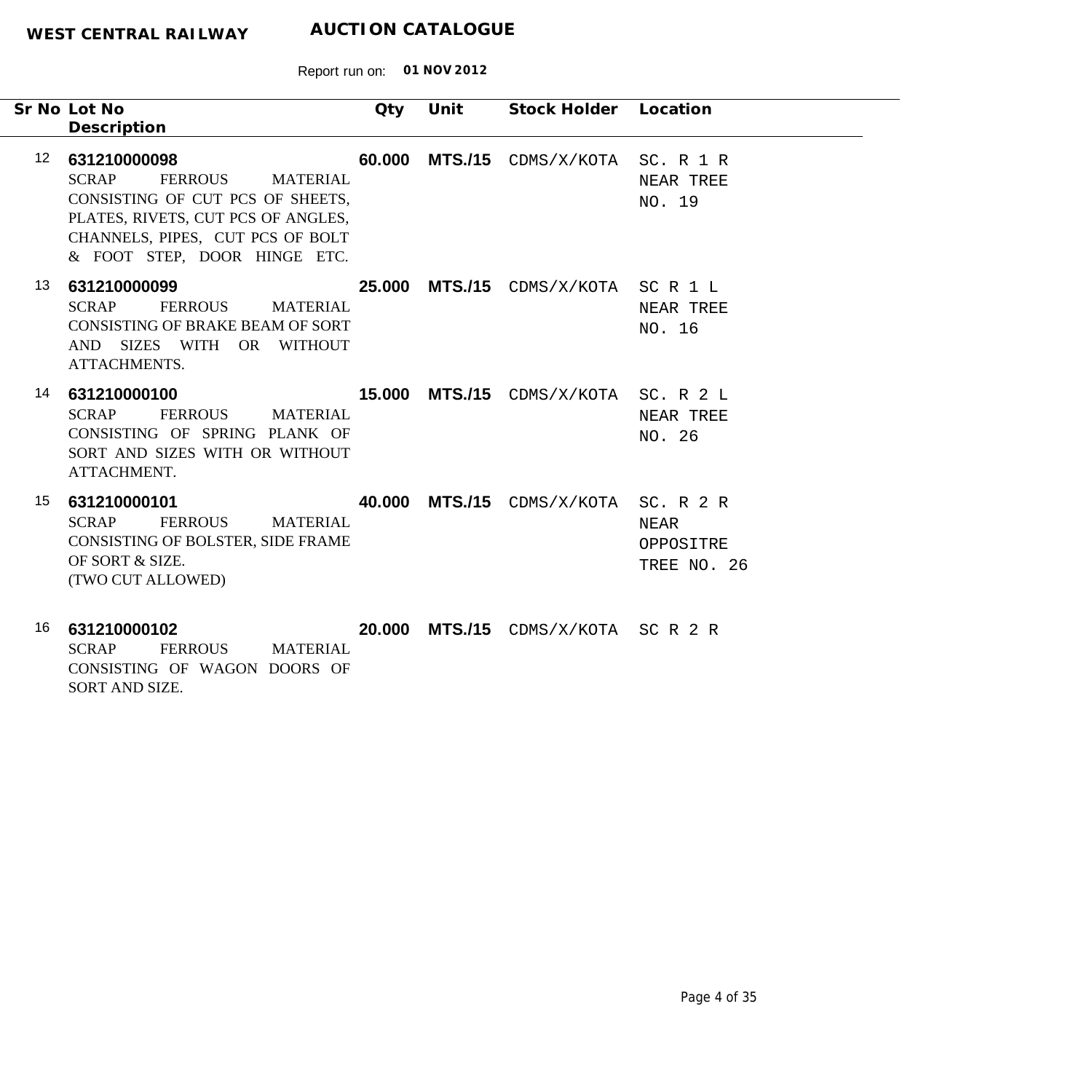| Sr No Lot No<br>Description                                                                                                                                                                                                                                                                                                                                                                                                                                                                                                                                                                                                                                                                                                                                                            | Qty    | Unit           | Stock Holder                          | Location                                    |
|----------------------------------------------------------------------------------------------------------------------------------------------------------------------------------------------------------------------------------------------------------------------------------------------------------------------------------------------------------------------------------------------------------------------------------------------------------------------------------------------------------------------------------------------------------------------------------------------------------------------------------------------------------------------------------------------------------------------------------------------------------------------------------------|--------|----------------|---------------------------------------|---------------------------------------------|
| 17<br>631210000103<br><b>SCRAP</b><br><b>FERROUS</b><br><b>MATERIAL</b><br>CONSISTING OF ANGLE, CHANEL,<br>FOOT STEP, YOKE PIN, KNUCKLE PIN,<br>FISH PLATE, BUCKLE, COUPLER ROD,<br>CONTROL ROD, PUSH ROD, PULL ROD,<br>PUSH TROLLY WHEEL, BOGIE BRAKE<br>PUSH ROD, ROUND BAR, HORIZENTAL<br>LEVER COMPLETE SET, HORIZENTAL<br>LEVER, ANGLE CHANEL AND ROUND'S<br>STRUCTURE, G.I.ROD, SIGNAL EYE<br>ROD, G.I. ANGLE & CHANEL, DRAFT<br>LINK, TARE TIE ROD, G.I.CHANEL,<br>DOOR CHECK SPRING, LADDERS, SAB<br>CONTROL ROD, M.S.ROUND OF<br>VARIOUS TYPE, BOTTOM SUPPORT<br>PLATE,<br><b>SIDE</b><br>STANCTION, M.S.PLATE, HAND, WHEEL,<br>CENTRE PIVOT PIN, BKT CONNECTING<br>LINK, BK SHAFT, BK BEAM HANGER,<br>HORN CHECK, BRIDLE BAR, BRAKE<br>ETC.<br><b>BEAM</b><br><b>SUPPORT</b> | 30.000 | <b>MTS./15</b> | CDMS/X/KOTA                           | SC. R 2 R<br>NEAR<br>OPPOSITE<br>TREE NO 25 |
| 18<br>631210000104<br><b>SCRAP.FERROUS</b><br><b>MATERIAL</b><br>CONSISTING<br>OF<br>INNER, OUTER,<br>HELICAL SPRINGS OF SORT AND SIZE.                                                                                                                                                                                                                                                                                                                                                                                                                                                                                                                                                                                                                                                | 20.000 |                | MTS./15 CDMS/X/KOTA                   | SC. R 2 R<br>NEAR TREE<br>NO. 28            |
| 19<br>631210000106<br><b>SCRAP</b><br><b>FERROUS</b><br><b>MATERIAL</b><br>CONSISTING OF YOKE OF SORT AND<br>SIZE.                                                                                                                                                                                                                                                                                                                                                                                                                                                                                                                                                                                                                                                                     | 20.000 | <b>MTS./15</b> | CDMS/X/KOTA                           | SC.R4L                                      |
| 20<br>631210000107<br><b>SCRAP</b><br><b>FERROUS</b><br><b>MATERIAL</b><br>CONSISTING OF ANGLE, CHANNAL,<br>M.S. ROUND, TIE BAR, M.S. GIRDER,<br>OHE POLE, CUT OF MAST PIECES ETC.                                                                                                                                                                                                                                                                                                                                                                                                                                                                                                                                                                                                     |        |                | 54.000 MTS./15 CDMS/X/KOTA SC. R 4 L. |                                             |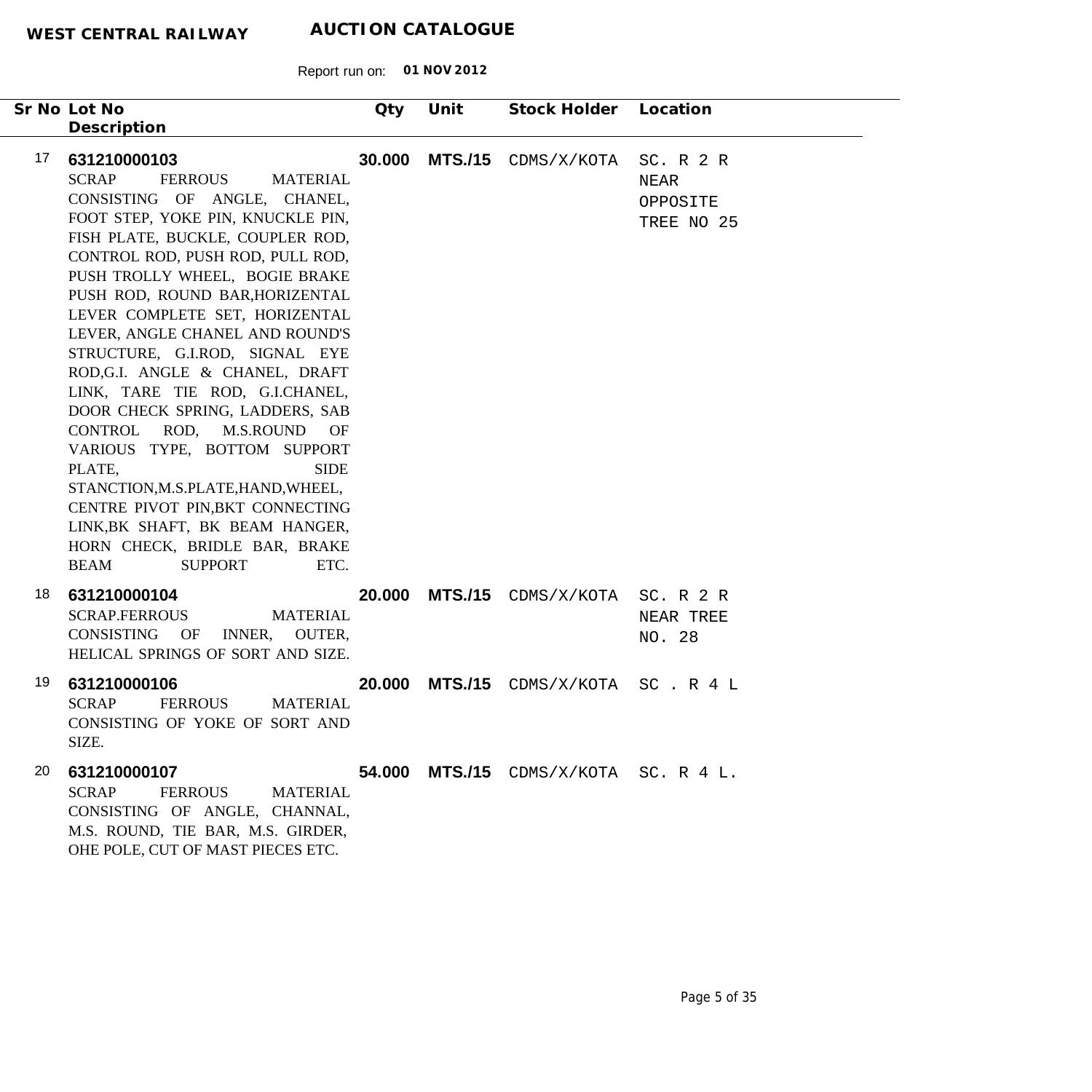|                 | Sr No Lot No<br>Description                                                                                                                                                                                                                                                                                                                                                                                                                                                                                                                                                                                                                                                                     | Qty | Unit | Stock Holder Location                       |                                                         |
|-----------------|-------------------------------------------------------------------------------------------------------------------------------------------------------------------------------------------------------------------------------------------------------------------------------------------------------------------------------------------------------------------------------------------------------------------------------------------------------------------------------------------------------------------------------------------------------------------------------------------------------------------------------------------------------------------------------------------------|-----|------|---------------------------------------------|---------------------------------------------------------|
| 21              | 631210000108<br>SCRAP CAST IRON GR. I & II<br>CONSISTING OF BRAKE BLOCK,<br>VACCUM CYCLINDER, PIG IRON, C.I.<br>POT, CST-9 PLATE WITH OR WITHOUT<br>TIE BAR, MACHINE PARTS, PARTS OF<br>WEIGH BRIDGE, TRASAL, TLD BOX,<br>BOOL LEG, SIGNAL UNIT, GATE DRUM,<br>CUT OFF ANGLE COCK, HAND WHEEL<br>PIPE OF ETC<br>SORT & SIZE.                                                                                                                                                                                                                                                                                                                                                                    |     |      | 20.000 MTS./15 CDMS/X/KOTA                  | SC. R 4 L<br><b>NEAR</b><br>OPPOSITE<br>TREE NO.<br>43. |
| 22 <sub>2</sub> | 631210000109<br><b>SCRAP</b><br><b>FERROUS</b><br><b>MATERIAL</b><br>CONSISTING OF AIR<br><b>RESERVIOR</b><br>TANK, MS VACCUM CYLINDER OF<br>SORT & SIZE.                                                                                                                                                                                                                                                                                                                                                                                                                                                                                                                                       |     |      | <b>15.000 MTS./15</b> CDMS/X/KOTA SC. R 4 L | OPPOSITE<br>TREE NO. 43                                 |
| 23              | 631210000110<br><b>SCRAP</b><br><b>FERROUS</b><br><b>MATERIAL</b><br>CONSISTING OF CUT PCS OF SHEETS,<br>PLATES, RIVET, CUT PCS OF ANGLE,<br>CHANNEL, PIPES, CUT PCS OF BOLT &<br>FOOT STEP, DOOR HINGE ETC.                                                                                                                                                                                                                                                                                                                                                                                                                                                                                    |     |      | 70.000 MTS./15 CDMS/X/KOTA SC. R 3 L        | <b>BETWEEN</b><br>TREE NO. 29<br>& 30.                  |
| 24              | 631210000114<br>SC.FERROUS MATERIAL CONSISTING<br>OF NUT, BOLT, RIVETS, PCS OF ANGLE,<br>CHANNEL, M.S.BRACKET, WASHER<br>M.S.LINERS,<br><b>DOOR</b><br><b>HINGE</b><br>FOOT, SMALL CUT PCS OF TIE BAR,<br>SIDE BEARER HOUSING, BRAKE WEAR<br>PLATE, KNUCKLE THROWER, G.I.OHE<br>FITTINGS, BK HANGER LEVER, BK<br>SHOE KEY, S/PIN, M.S.PINS, S/PLATE,<br>KNUCKLE PINS, PCS OF PIPE, SAFETY<br>LOOP, BK SHOE HEAD, RELEASED<br><b>CUT</b><br><b>PCS</b><br>OF<br>VALVE,<br>SHEET,<br>PLATES, BUCKLES, OHE FITTING, PCS<br>OF ROUND, BRIDLE BAR, SHACKLE<br>STONE, EQUIIZING LEVER, STRIKER<br>CASTING WEAR PLATE, SUSPENSION<br>SOCKER, INSULATOR CAP AND OTHER<br>SMALL MS WAGON COMPONENTS ETC. |     |      | 80.000 MTS./15 CDMS/X/KOTA SC. R 4 L.       |                                                         |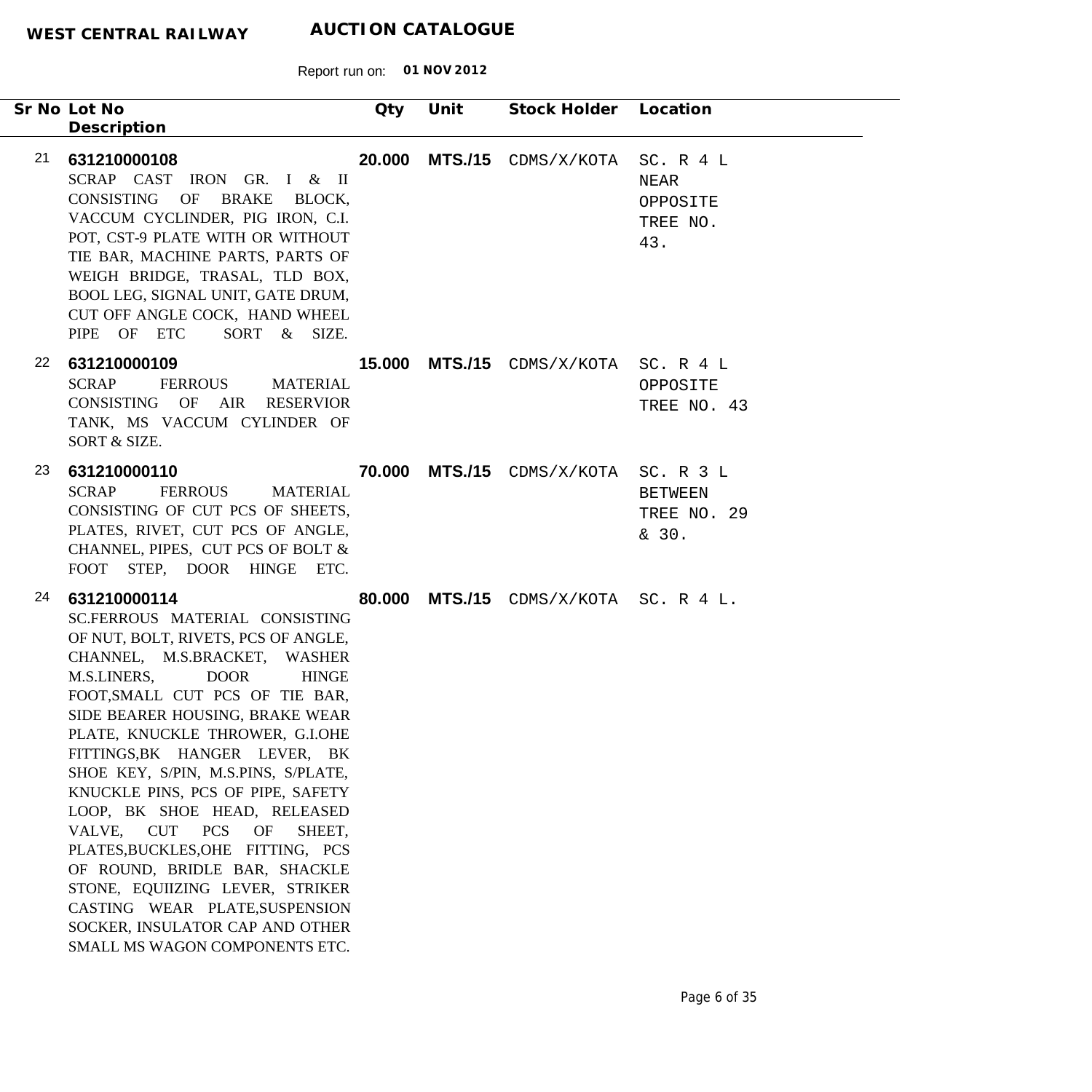|    | Sr No Lot No<br>Description                     |                                                   | Qty                        | Unit | Stock Holder          | Location                                                                                                                                                                                               |  |
|----|-------------------------------------------------|---------------------------------------------------|----------------------------|------|-----------------------|--------------------------------------------------------------------------------------------------------------------------------------------------------------------------------------------------------|--|
| 25 | 631210000118<br><b>SCRAP</b><br>SORT AND SIZES. | <b>FERROUS</b><br>CONSISTING OF TURNING BORING OF | 120.000<br><b>MATERIAL</b> |      | $MTS./15$ CDMS/X/KOTA | SC. ON<br>LINE NO. 1<br>IN BOX NO.<br>1- 99306 SE<br>BOX NM 1.<br>2- 56986 ER<br>BOXN. $3-$<br>46167 ER<br>BOX NM 1.<br>4- 45323 ER<br>BOX NM 1.<br>5- 68302 SC<br>BOXNM 1. 6-<br>41399 ER<br>BOXNM 1. |  |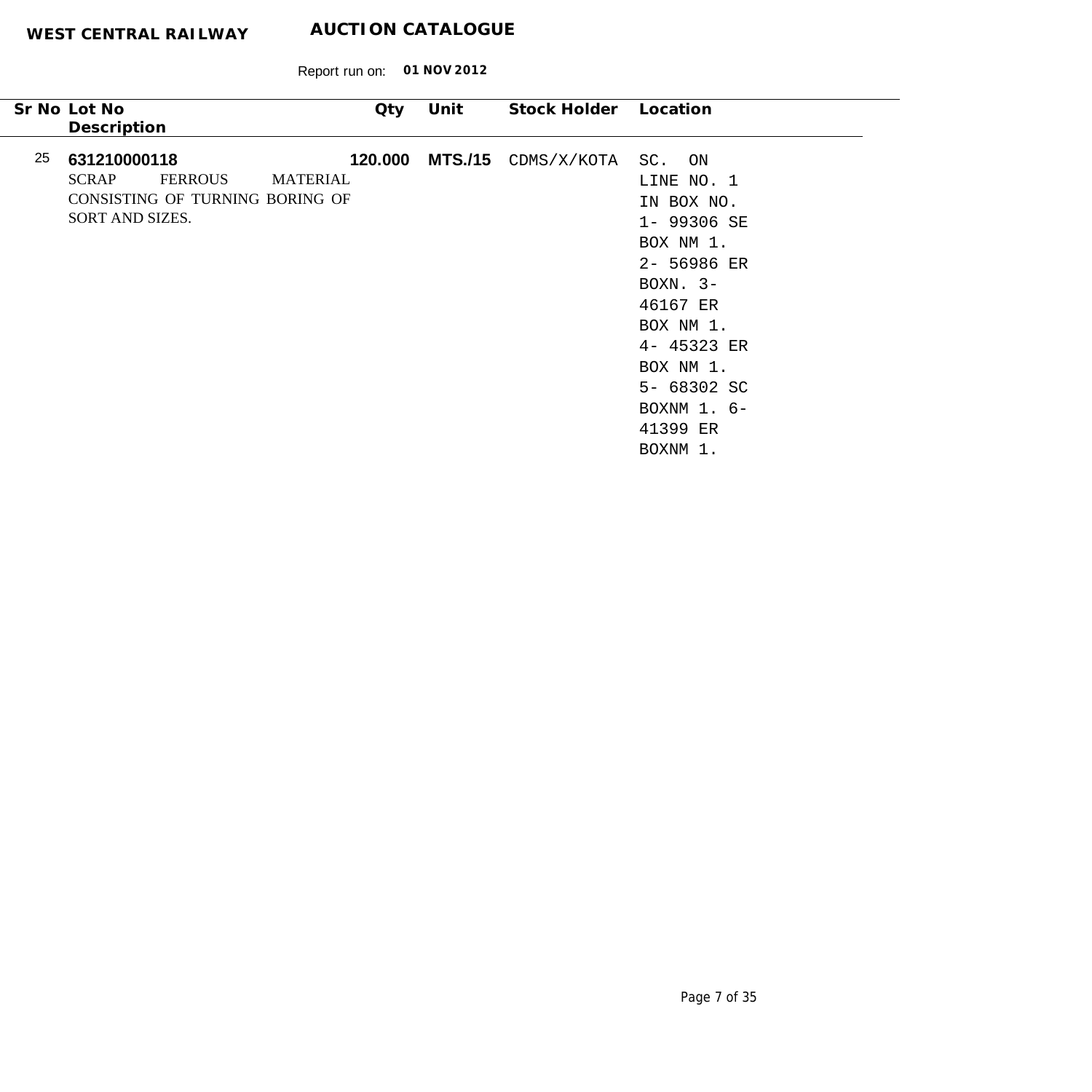|                | 63120090<br><b>Auction Catalogue No</b>                                                                                                                                                                                                                                                                     |          |                | Auction Date: 08-11-2012 |                                                                         |
|----------------|-------------------------------------------------------------------------------------------------------------------------------------------------------------------------------------------------------------------------------------------------------------------------------------------------------------|----------|----------------|--------------------------|-------------------------------------------------------------------------|
|                | Auctioneer: Dy CMM(S)                                                                                                                                                                                                                                                                                       |          |                | Place: KOTA              |                                                                         |
|                | Sr No Lot No<br>Description                                                                                                                                                                                                                                                                                 | Qty      | Unit           | Stock Holder             | Location                                                                |
| 1              | KTT631202346<br>98415418<br><b>SCRAP U/S WOODEN SLEEPER BROKEN</b><br>ORDINERY P&C BRIDGE TIMBER OF<br>SORT AND SIZES WITH ATTACHMENT<br>IF ANY.IN 31 STACK.<br>S/HOLDER<br><b>INF.NO.)SS.11</b><br>(FOR<br>NO.SSE/PW/LKE/W/S/11-12/058<br>DT.10.01.2012                                                    | 137.200  | <b>MTS./15</b> | SSE/PW/LKE               | SE/PW/LKE<br>OFFICE<br>COMPOUND<br>$KM-982/5-7$<br>AND 7-9 LKE<br>YARD. |
|                | MODE OF DELIVERY BY ACTUAL WT.                                                                                                                                                                                                                                                                              |          |                |                          |                                                                         |
| $\overline{2}$ | KTT631203395<br>98415418<br>1-SCRAP U/S WOODEN SLEEPER OFF<br>$SIZE = 40.08 MTS$<br>2-SCRAP U/S WOODEN BRIDGE TIMBAR<br>$= 8.02$ MTS<br>(FOR<br>S/HOLDER<br><b>INF.NO.)SS.11</b><br>NO.SSE/PW/N/GGC/SCRAP/11-12/27<br>DT.18.02.2012                                                                         | 48.100   | <b>MTS./15</b> | $\mathsf{C}$             | SSE/PW/N/GG SSE/PW/N/GG<br>C OFFICE<br>COMPOUND<br>KM-1092/03-<br>09.   |
| 3              | MODE OF DELIVERY BY ACTUAL WT.<br>KTT631203461<br>1-SCRAP U/S SLIDE CHAIR 52 KG 90 R =<br>654 NOS<br>2-SCRAP U/S MS CANTED BEARING<br>$PLATE = 2035 NOS$<br>3-SCRAP U/S MS PLAIN BEARING<br>$PLATE = 358 NOS$<br>(FOR<br><b>S/HOLDER</b><br>INF.NO.)SS.11<br>NO.SSE/PW/BXN<br>MS/11-12/25<br>DT.22.02.2012. | 3047.000 | <b>NOS./01</b> | SSE/PW/BXN               | SSE/PW/BXN<br>OFFICE<br>COMPOUND.                                       |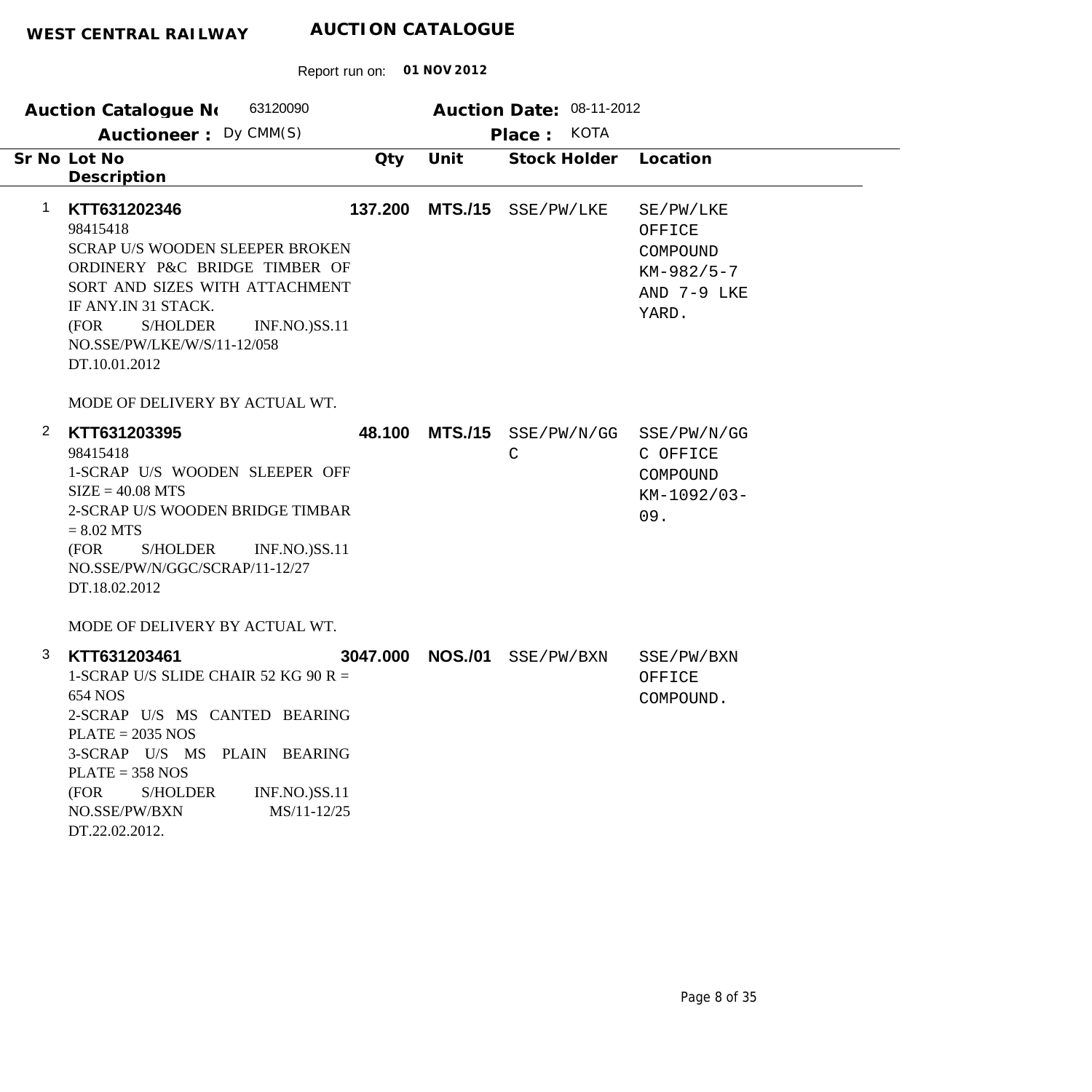|   | Sr No Lot No<br>Description                                                                                                                                                                                                                                                                               | Qty   | Unit | Stock Holder Location                      |                                                                                              |
|---|-----------------------------------------------------------------------------------------------------------------------------------------------------------------------------------------------------------------------------------------------------------------------------------------------------------|-------|------|--------------------------------------------|----------------------------------------------------------------------------------------------|
| 4 | KTT631206012<br>98011285<br>SCRAP U/S RAIL 52 $KG = 110$ NOS=<br>177.57 RM (FOR S/HOLDER INF.NO.)<br>NO.SSE/PW/C/KTT/11-12/11<br>SS11<br>DT.29.02.2012<br>MODE OF DELIVERY BY RM.                                                                                                                         | 9.214 |      | $MTS./15$ SSE/PW/C/KO<br>TA                | 1.- OFFICE<br>COMPOUND<br>SSE/PW/C/KO<br>TA $2. -$<br>OFFICE<br>COMPOUND<br>SSE/W/C/KOT<br>Α |
| 5 | KTT631206013<br>98050620<br>SCRAP U/S GALV.CHANNEL SLEEPER<br>(FOR<br>S/HOLDER<br>INF.NO.)<br><b>SS11</b><br>NO.SSE/PW/S/GGC/CHANNEL/12-13/04<br>DT.14.04.2012                                                                                                                                            |       |      | 36.778 MTS./15 SSE/PW/S/GG<br>$\mathsf{C}$ | 1-NEAR<br>STORE GODAM<br><b>BALLAST</b><br>SIDING GGC.                                       |
| 6 | KTT631207039<br>98011285<br>SCRAP RAILS 60 KG U/S = 65 NOS.=<br>232.02 RM<br>(FOR S/HOLDER INF. NO.) SS 11 NO.<br>SSE/PW/N/GGC/SCRAP/12-13/02<br>DT.<br>29.06.2012<br>MODE OF DELIVERY BY RM.                                                                                                             |       |      | 14.000 MTS./15 SSE/PW/N/GG<br>$\mathsf C$  | SSE/PW/N/GG<br>C OFFICE<br>COMPOUND KM<br>$1092/03 -$<br>1092/09                             |
| 7 | KTT631208055<br>98050709<br>SCRAP U/S S.T. SLEEPER OF P&C OFF<br>SIZE $(52 \text{ KG}/90 \text{ R}) = 47 \text{ NOS} = 168.36 \text{ RM}$<br>WITH ATTACHMENT OF SLIDE CHAIR<br>IN 01 STACK.<br>(FOR S/HOLDER INF.NO.) SS 11 NO.<br>KTT/RMA/DRF/ST/P&C/000141<br>DT.04.07.2012.<br>MODE OF DELIVERY BY RM. |       |      | 6.173 MTS./15 SSE/PW/RMA                   | DRF YARD<br>$873/31-33.$                                                                     |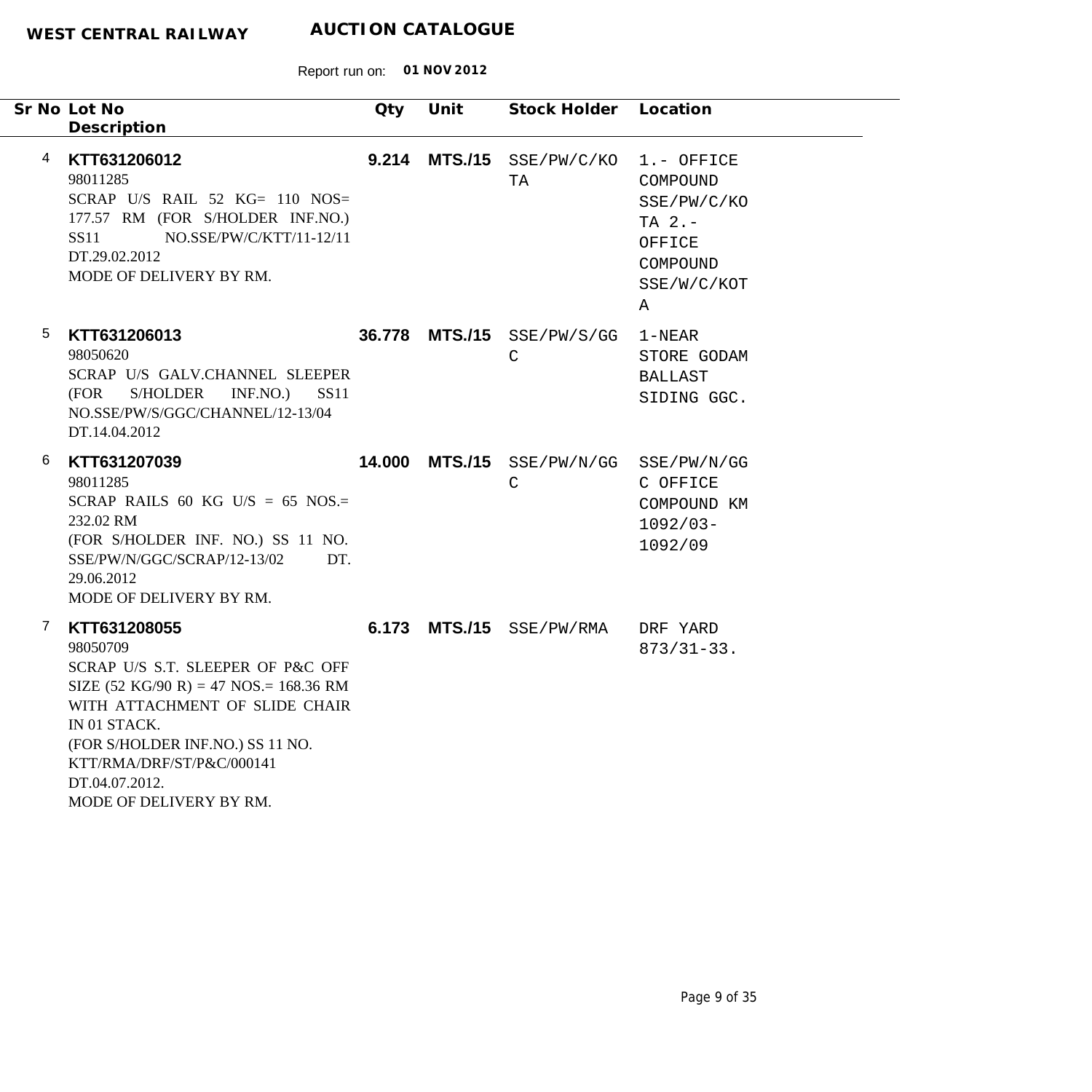|    |   | Sr No Lot No<br>Description                                                                                                                                                                                                                                                                                                                 | Qty     | Unit           | Stock Holder Location                   |                                                                                   |
|----|---|---------------------------------------------------------------------------------------------------------------------------------------------------------------------------------------------------------------------------------------------------------------------------------------------------------------------------------------------|---------|----------------|-----------------------------------------|-----------------------------------------------------------------------------------|
|    | 8 | KTT631208056<br>98011285<br>(1) SCRAP US 90 R RAIL LESS THAN 1.00<br>$M = 6.190$ MTS.<br>(2) SCRAP US 52 KG RAIL LESS THAN<br>$1.00 M = 1.838 MTS.$<br>(3) SCRAP US 60 KG RAIL LESS THAN<br>$1.00 M = 2.567 MTS.$<br>(FOR S/HOLDER INF.NO.) SS 11 NO.<br>SSE/PW/N/GGC/SCRAP/12-13/03<br>DT.<br>24.07.2012<br>MODE OF DELIVERY BY ACTUAL WT. | 10.595  | <b>MTS./15</b> | SSE/PW/N/GG<br>$\mathsf{C}$             | SSE/PW/N/GG<br>C OFFICE<br>COMPOUND KM<br>$1092/03 -$<br>1092/09.                 |
|    | 9 | KTT631208057<br>98050709<br>SCRAP U/S S.T. SLEEPER OF P&C OFF<br>SIZE $(52 \text{ KG}/90 \text{ R}) = 92 \text{ NOS} = 331.55 \text{ RM}$<br>WITH ATTACHMENT OF SLIDE CHAIR<br>IN 02 STACKS.<br>(FOR S/HOLDER INF.NO.)SS 11 NO.<br>KTT/RMA/ST/P&C/000143 DT. 09.07.2012.<br>MODE OF DELIVERY BY RM.                                         | 12.160  |                | MTS./15 SSE/PW/RMA                      | RMA YARD KM<br>$848/36-$<br>849/02 & KM<br>$848/33 - 35$ .                        |
| 10 |   | KTT631209077<br>98030103<br>SCRAP CHUCK RAIL, WING RAIL,<br>T/RAIL NOSE XING 90 R, CMS XING.<br>(FOR S/HOLDER INF. NO.) SS 11 NO.<br>SSE/PW/N/KOTA/2012-13/8<br>DT.<br>28.07.2012.<br>MODE OF DELIVERY ACTUAL WT.                                                                                                                           | 5.848   |                | MTS./15 SSE/PW/N/KO (1) 945/19-<br>TA   | 21. (2)<br>ARE-1001 TO<br>$1005.$ (3)<br>945/0 TO<br>945/3. (4)<br>$944/21 - 23.$ |
| 11 |   | KTT631210081<br>98050709<br>SCRAP U/S S.T. SLEEPER 52 KG/90 R.<br>(FOR S/HOLDER INF.NO.) SS 11 NO.-<br>SSE/PW/S/GGC/ST SLEEPER/12-13/07 DT.<br>07.05.2012<br>MODE OF DELIVERY BY NOS.                                                                                                                                                       | 291.000 | <b>NOS./01</b> | SSE/PW/S/GG KM-1058/37-<br>$\mathsf{C}$ | $41-$ MLZ YD.                                                                     |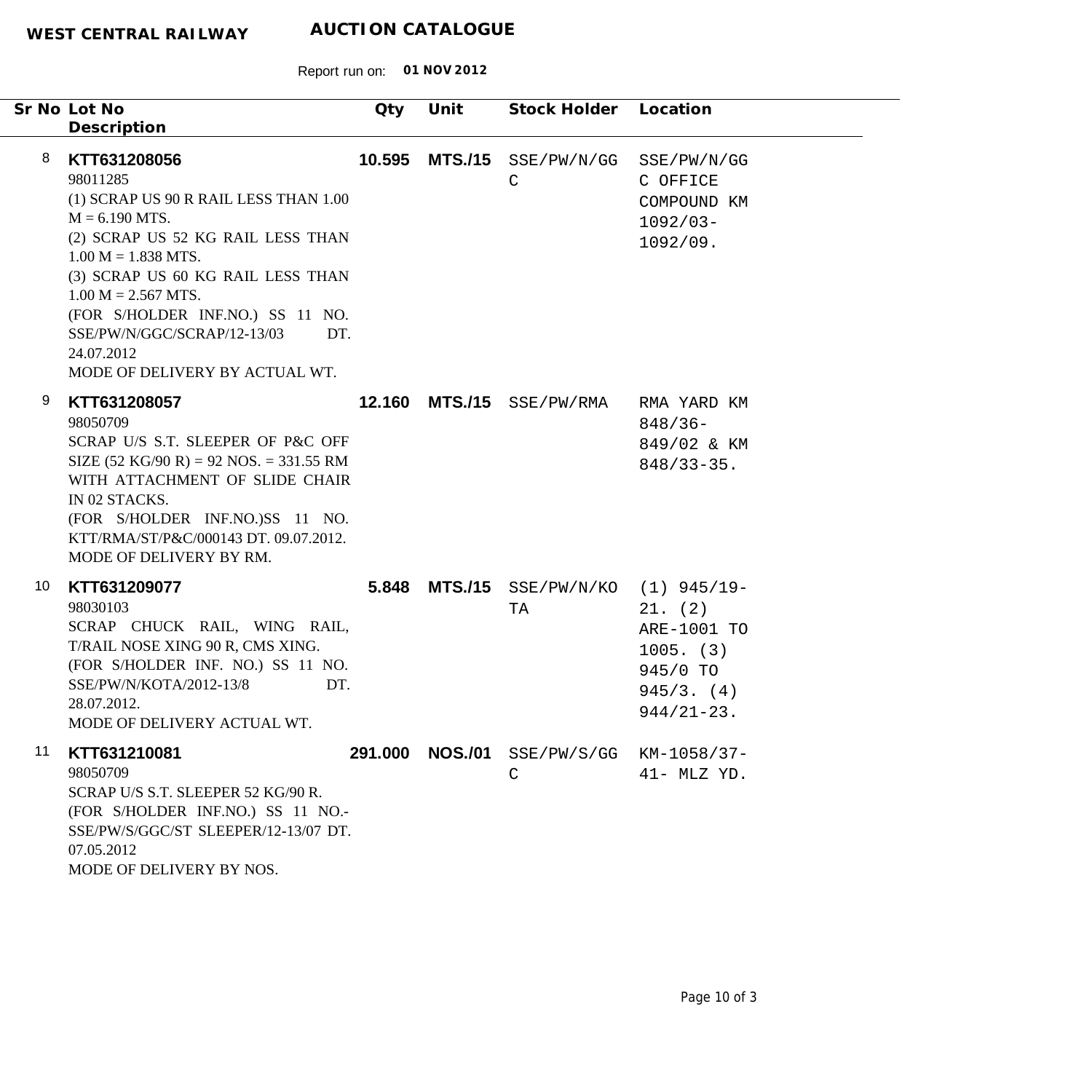|                   | Sr No Lot No<br>Description                                                                                                                                                                                                                                                                                                                                                                                                                                                                                      | Qty     | Unit           | Stock Holder                        | Location                                |
|-------------------|------------------------------------------------------------------------------------------------------------------------------------------------------------------------------------------------------------------------------------------------------------------------------------------------------------------------------------------------------------------------------------------------------------------------------------------------------------------------------------------------------------------|---------|----------------|-------------------------------------|-----------------------------------------|
| $12 \overline{ }$ | KTT631210082<br>98050709<br>SCRAP U/S S.T. SLEEPER 52 KG/90 R.<br>(FOR S/HOLDER INF.NO.) SS 11 NO.-<br>SSE/PW/S/GGC/ST SLEEPER/12-13/06 DT.<br>02.05.2012<br>MODE OF DELIVERY BY NOS.                                                                                                                                                                                                                                                                                                                            | 219.000 |                | NOS./01 SSE/PW/S/GG<br>$\mathsf{C}$ | KM 1065/19-<br>$21 - NMD$<br>GANGCHAWL. |
| 13                | KTT631210094<br>98050035<br>SCRAP MS SCRAP CONSISTING OF<br>NUT, BOLT, KEYS, F/PLATE, BRACKET, PL<br>SCREW,LUG,HOOK,BOLT,LOOSE<br>ATE<br>JAW, WASHER, DOGSPICK, COTTER, BLO<br>CK, BASE & SQUIRE PLATE, M S<br>LINER, PIN, FLAT BAR & SMALL PWAY<br>FITTING WIRE ROPE SHEET WITH<br>ATTACHMENT OF CI IF ANY OFF SORT<br>& SIZE, ENDS OF ST SLEEPER OF &<br>SLIDE CHAIR OF 52 KG/ 90 R ETC.<br>FOR S/HOLDER INF.NO. SS 11 NO.<br>SSE/PW/DEPOT/KOTA/MS/SCRAP/1/01<br>DT 16.07.12<br>MODE OF DELIVERY BY ACTUAL WT. | 28.500  |                | $MTS./15$ $SSE/PW/D/KO$<br>TA       | SSE/PW/DEPO<br>T/KOTA'S<br>PREMISES.    |
| 14                | KTT631210095<br>98050709<br>SCRAP ST SLEEPER P&C OFF SIZES<br>WITH ATTACHMENT OF SLIDE CHAIR<br>40 NOS. IN TWO STACKS $=$ 134 NOS. $=$<br>477.25 RM.<br>(FOR S/HOLDER INF. NO.) SS 11 NO.-<br>SSE/PW/LKE/SLEEPER/062<br>DT.<br>22.08.2012.<br>MODE OF DELIVERY BY RM.                                                                                                                                                                                                                                            |         |                | 17.522 MTS./15 SSE/PW/LKE           | KM 982/6-8<br>LKE YD.                   |
| 15                | KTT631210096<br>98011285<br>SCRAP U/S RAIL 52 KG = 37 NOS.=<br>318.89 RM.<br>(FOR S/HOLDER INF. NO.) SS 11 NO.-<br>SSE/PW/LKE/SLEEPER/060<br>DT.<br>22.08.2012.<br>MODE OF DELIVERY BY RM.                                                                                                                                                                                                                                                                                                                       | 16.547  | <b>MTS./15</b> | SSE/PW/LKE                          | KM 980/32-<br>34 LKE YD.                |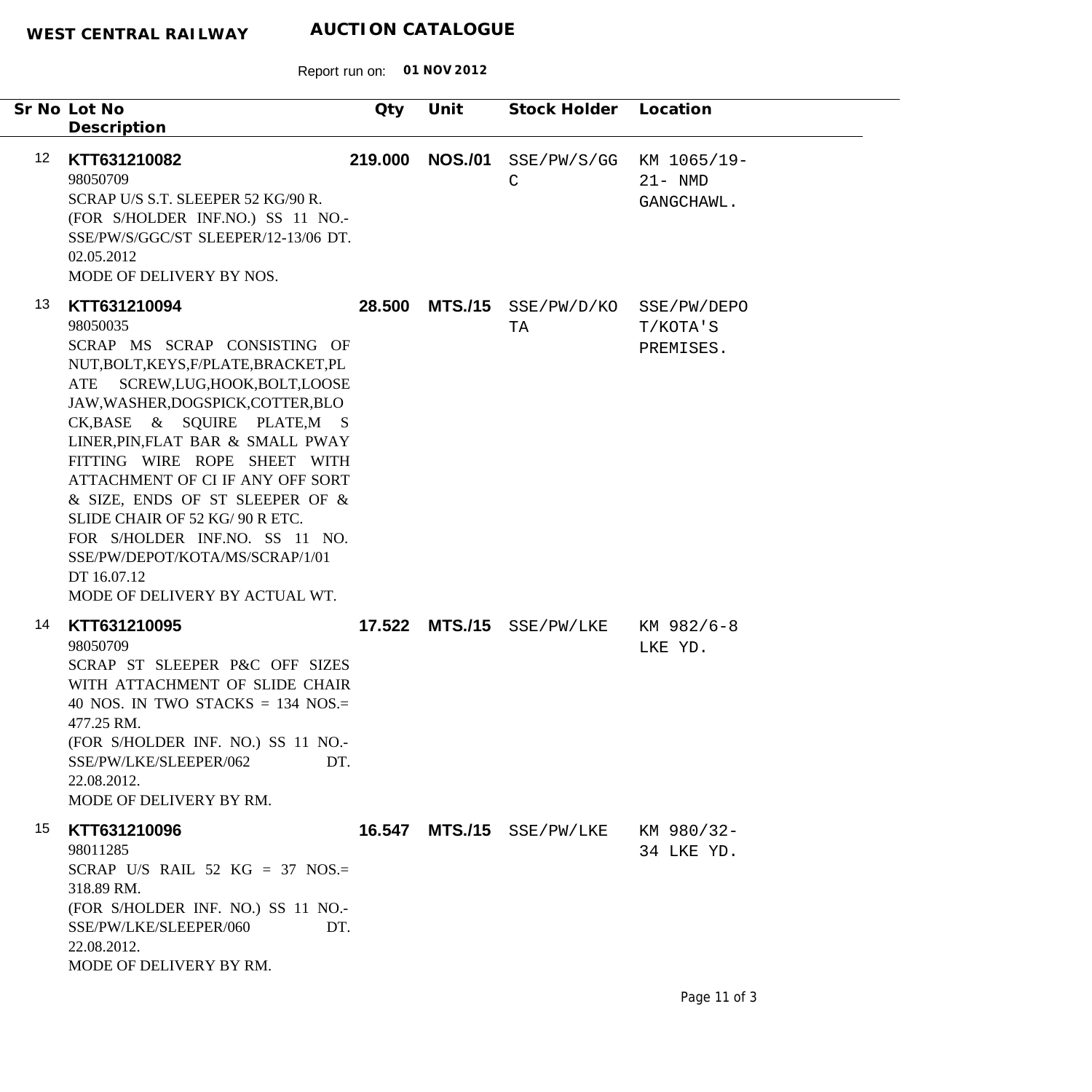|    | Sr No Lot No<br>Description                                                                                                                                                                                                                                         | Qty    | Unit           | Stock Holder Location    |                                     |
|----|---------------------------------------------------------------------------------------------------------------------------------------------------------------------------------------------------------------------------------------------------------------------|--------|----------------|--------------------------|-------------------------------------|
| 16 | KTT631210097<br>98011285<br>SCRAP U/S RAIL 90 R = 43 NOS. = 371.14<br>RM.<br>(FOR S/HOLDER INF. NO.) SS 11 NO.-<br>SSE/PW/LKE/RAIL/12-13/061<br>DT.<br>22.08.2012.<br>MODE OF DELIVERY BY RM.                                                                       | 16.556 |                | MTS./15 SSE/PW/LKE       | KM 982/8-10<br>LKE YD.              |
| 17 | KTT631210103<br>98050035<br><b>SCRAP M.S. SCRAP.</b><br>(FOR S/HOLDER INF. NO.) SS 11 NO.<br>SSE/PW/VMA/12-13/02 DT. 01.09.2012<br>MODE OF DELIVERY BY ACTUAL WT.                                                                                                   | 9.650  |                | MTS./15 SSE/PWVMA        | $758/2 - 4$ CMU<br>YD<br>RAJASTHAN. |
| 18 | KTT631210104<br>98050709<br>SCRAP ST SLEEPER AURDINARY 90<br>R/52 KG BADLY, RUSTED, DUSTED,<br>CORRODED, CRACKED AND BROKEN<br>U/S.<br>(FOR S/HOLDER INF. NO.) SS 11 NO.<br>SSE/PW/SWM/ST/12-13/09 DT. 26.06.2012<br>MODE OF DELIVERY BY ACTUAL WT.                 | 29.040 |                | MTS./15 SSE/PW/SWM       | KM 1029/2-<br>$8$ .                 |
| 19 | KTT631210105<br>98050709<br>SCRAP ST SLEEPER AURDINARY 90<br>R/52 KG BADLY, RUSTED, CORRODED,<br>CRACKED AND BROKEN U/S.<br>(FOR S/HOLDER INF. NO.) SS 11 NO.<br>SSE/PW/SWM/ST/12-13/08 DT. 19.06.2012<br>MODE OF DELIVERY BY ACTUAL WT.                            |        | 25.665 MTS./15 | SSE/PW/SWM KM 1047/21-   | 23.                                 |
| 20 | KTT631210111<br>98080106<br>(1) SCRAP C.I. POT WITH TIE BAR $=$<br>8.430 MTS<br>(2) TIE BAR WITH COTTERS &<br>WITHOUT TIE BAR $= 0.540$ MTS.<br>(FOR S/HOLDER INF. NO.) SS 11 NO.<br>SSE/PW/RMA/DRF/CI POT/000142 DT.<br>09.07.12<br>MODE OF DELIVERY BY ACTUAL WT. |        |                | 8.970 MTS./15 SSE/PW/RMA | DRF YARD KM<br>$873/21 - 23$ .      |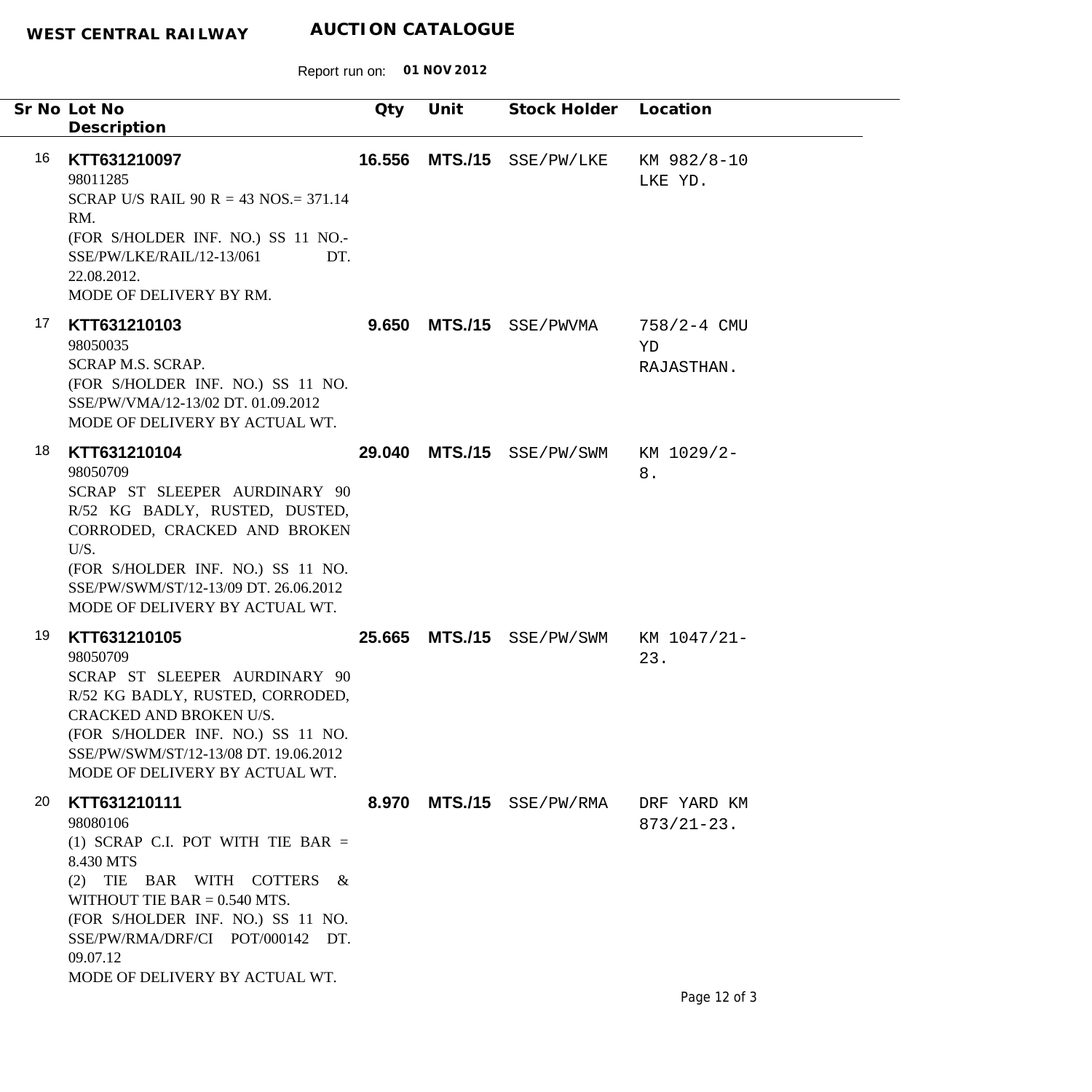|    | Sr No Lot No<br>Description                                                                                                                                                                                                                                                                   | Qty   | Unit           | Stock Holder Location     |                                |  |
|----|-----------------------------------------------------------------------------------------------------------------------------------------------------------------------------------------------------------------------------------------------------------------------------------------------|-------|----------------|---------------------------|--------------------------------|--|
| 21 | KTT631210112<br>SCRAP LMV DIESEL JEEP, MODEL-<br>1982.<br>MAKE- MAHINDRA & MAHINDRA,<br>ENGINE NO. 6602, CHASSIS NO. 6602,<br>REG. NO. RSO 7061.<br>(FOR S/HOLDER INF. NO.) SS 11 NO.<br>SSE/TELE/SWM/T&P/JEEP RSO 7061/12-<br>13/01 DT. 16.06.2012.<br>MODE OF DELIVERY BY NOS.              | 1.000 | <b>NOS./01</b> | SSE/TELE/SW<br>M          | SSE/TELE/SW<br>M OFFICE.       |  |
| 22 | KTT631210113<br>98011285<br>SCRAP 60 KG RAILS U/S IN 01 STACK $=$<br>$108$ NOS. = 1437.75 RM.<br>FOR S/HOLDER INF. NO. SS 11 NO.<br>SSE/PW/RMA/DRF/RAILS/001<br>DT.<br>01.10.12<br>MODE OF DELIVERY BY RM.                                                                                    |       | 86.754 MTS./15 | SSE/PW/RMA                | DRF YARD KM<br>$873/3 - 5$ .   |  |
| 23 | KTT631210114<br>98011285<br>(1) SCRAP 60 KG RAILS PIECES 1 MTR<br>$LONG = 10.447 MTS$ .<br>(2) SCRAP CHECK RAIL BROKEN &<br>RAIL FLANGE W/O WEB $&$ HEAD =<br>03.007 MTS.<br>FOR S/HOLDER INF. NO. SS 11 NO.<br>SSE/PW/RMA/DRF/RAILS/002<br>DT.<br>03.10.12<br>MODE OF DELIVERY BY ACTUAL WT. |       | 13.454 MTS./15 | SSE/PW/RMA                | DRF YARD IN<br>$873/9 - 11.$   |  |
| 24 | KTT631210115<br>98011285<br>SCRAP 52 KG RAILS U/S IN 01 STACK $=$<br>$34$ NOS. = 381.88 RM.<br>FOR S/HOLDER INF. NO. SS 11 NO.<br>KTT/RMA/DRF/RAILS/150 DT. 24.09.12<br>MODE OF DELIVERY BY RM.                                                                                               |       |                | 19.815 MTS./15 SSE/PW/RMA | DRF YARD KM<br>$873/31 - 33$ . |  |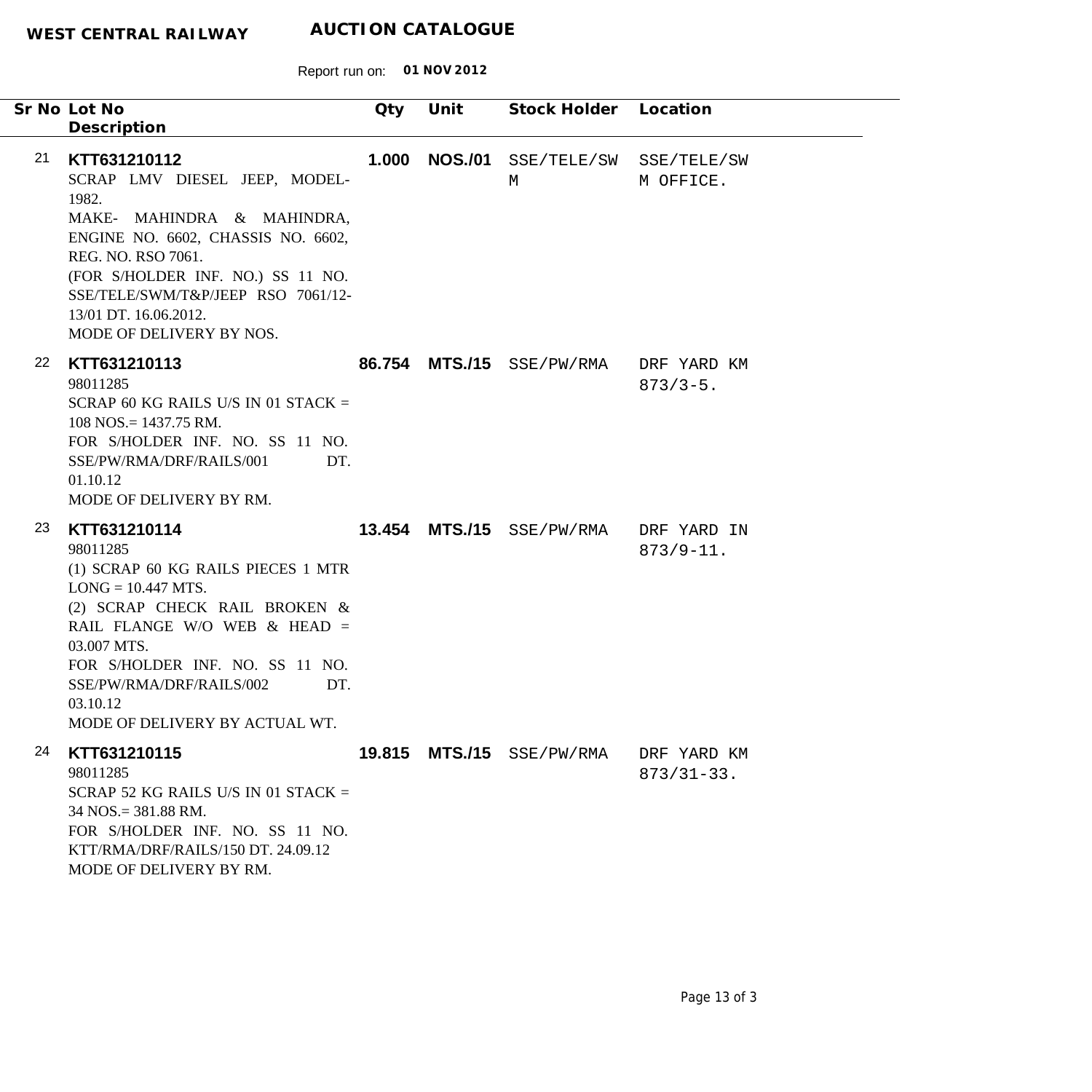|                | 63120091<br><b>Auction Catalogue No</b>                                                                                                                                                                                                   |     |                 | Auction Date: 08-11-2012              |                                                                                                                                                      |
|----------------|-------------------------------------------------------------------------------------------------------------------------------------------------------------------------------------------------------------------------------------------|-----|-----------------|---------------------------------------|------------------------------------------------------------------------------------------------------------------------------------------------------|
|                | Auctioneer: Dy CMM(S)                                                                                                                                                                                                                     |     |                 | Place: KOTA                           |                                                                                                                                                      |
|                | Sr No Lot No<br>Description                                                                                                                                                                                                               | Qty | Unit            | Stock Holder                          | Location                                                                                                                                             |
| $\mathbf{1}$   | JBP631110215<br>98415816<br>SCRAP RELEASED WOODEN PACKAGE<br>AND BROKEN TREES IN 5 STACK. AT<br>DIFFERENT LOCATION<br><b>SHED</b><br>IN<br>PERMISSION.<br><b>INF.NO.)SS.11</b><br>(FOR<br>S/HOLDER<br>NO.NKJ/SSE/D/2011/14 DT.15.09.2011. |     |                 | 15.000 MTS./15 SSE/LOCO/DL<br>S/NKJ   | MATERIAL<br>WILL BE<br>SUPPLIED IN<br>DIESEL SHED<br>NKJ.                                                                                            |
| $\overline{2}$ | JBP631203536<br>98080015<br>SCRAP STS 168 LBS INTACT BG IN 7<br>STACK.<br>S/HOLDER INF.NO.)<br>$SS-11$<br>(FOR<br>NO.S4/STS 168/190 DT.09.02.2012                                                                                         |     |                 | 658.000 NOS./01 SSE/PW/KTE            | $KM-1098/3-4$<br>TO $1097/8-9$<br>UP JKE<br>YARD.                                                                                                    |
| 3              | JBP631203537<br>98080015<br>SCRAP STS 168 LBS INTACT BG IN 5<br>STACK.<br>(FOR<br>S/HOLDER INF.NO.)<br>$SS-11$<br>NO.S4/STS 168/213 DT.18.02.2012                                                                                         |     | 292.000 NOS./01 | SSE/PW/KTE                            | $KM-1077/4-5$<br>TO $1078/0-1$<br>UP AND DN<br>KTE (S)<br>YARD.                                                                                      |
| 4              | JBP631203620<br>98011509<br><b>SCRAP SPRING STEEL CONSISTING OF</b><br>ALL TYPE HELICAL SPRINGS (BODY<br>BOLSTER SPRINGS, SAB SPRINGS<br>ETC.(FOR<br><b>S/HOLDER</b><br>INF.NO.)JBP/STA/C&W/12/01/07<br>DT.25.02.2012                     |     |                 | 5.000 MTS./15 SSE/C&W/STA ROH COMPLEX | STA ALD<br>END.                                                                                                                                      |
| 5              | JBP631203627<br>98050709<br>SCRAP STEEL XING SLEEPERS $= 171$<br>$NOS = 613.07$ RM<br>(FOR S/HOLDER INF.NO.)SS.11 NO.S-<br>5/KMZ/SS.11/STEEL<br><b>XING</b><br>SLEEPER/2011-12/02 DT.24.11.2011<br>MODE OF DELIVERY BY RM.                |     |                 | 21.764 MTS./15 SSE/PW/KMZ             | $KM-1196/8-9$<br>DN SIDE<br>BINA<br>$END, KM-$<br>$1196/8 - 9$ DN<br>SIDE BINA<br>$END, KM-$<br>$1197/4 - 5$ DN<br>SIDE BINA<br>END.<br>Page 14 of 3 |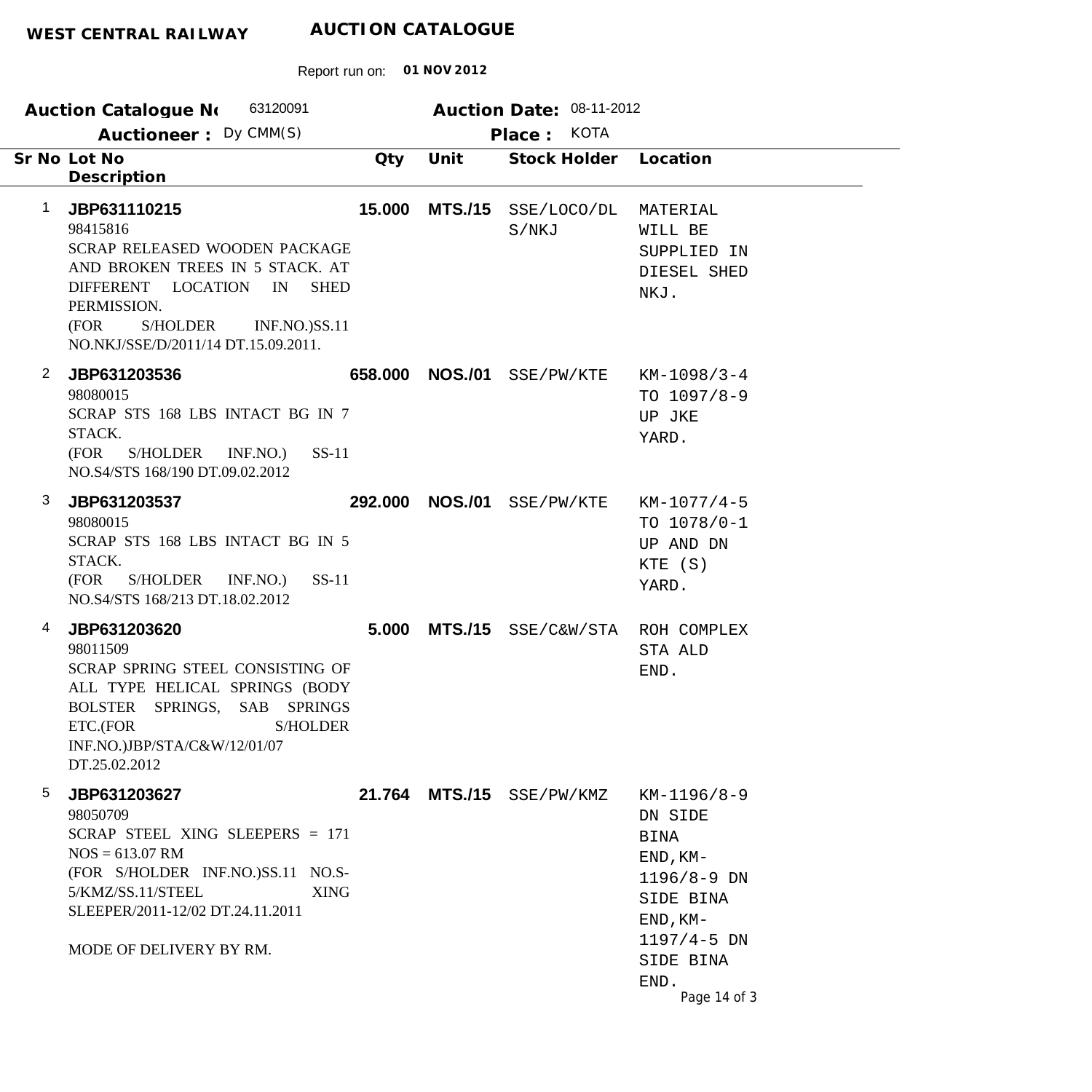|   | Sr No Lot No<br>Description                                                                                                                                                               | Qty     | Unit            | Stock Holder          | Location                                                                                                                    |
|---|-------------------------------------------------------------------------------------------------------------------------------------------------------------------------------------------|---------|-----------------|-----------------------|-----------------------------------------------------------------------------------------------------------------------------|
| 6 | JBP631203647<br>98050709<br><b>SCRAP STEEL TRUFF SLEEPER 168 LBS</b><br>STACK. (FOR<br>$IN \t9$<br><b>S/HOLDER</b><br>NO.JBP/BGTA/STS168<br>$INF.NO.$ ) $SS.11$<br>BS/06<br>DT.12.03.2012 | 613.000 | <b>NOS./01</b>  | SSE/PW/BGTA           | $KM-771/4-$<br>$5, 5 - 6, 6 -$<br>$7,8-$<br>$9,772/0 - 1$<br>DN SIDE.                                                       |
|   | JBP631203654<br>98050709<br><b>SCRAP STEEL TRUFF SLEEPER 168 LBS</b><br>IN 14 STACK.<br>(FOR<br>S/HOLDER<br><b>INF.NO.)SS.11</b><br>NO.JBP/BGTA/STS/168<br>LBS/04<br>DT.09.03.2012        |         | 546.000 NOS./01 | SSE/PW/BGTA KM-785/1- | $0,784/9-$<br>$10, 9 - 8, 8 -$<br>$7, 7 - 6, 6 -$<br>$5, 5 - 4$ DN<br>SIDE, KM-<br>$784/4 - 5, 5 -$<br>$6, 0-1$ DN<br>SIDE. |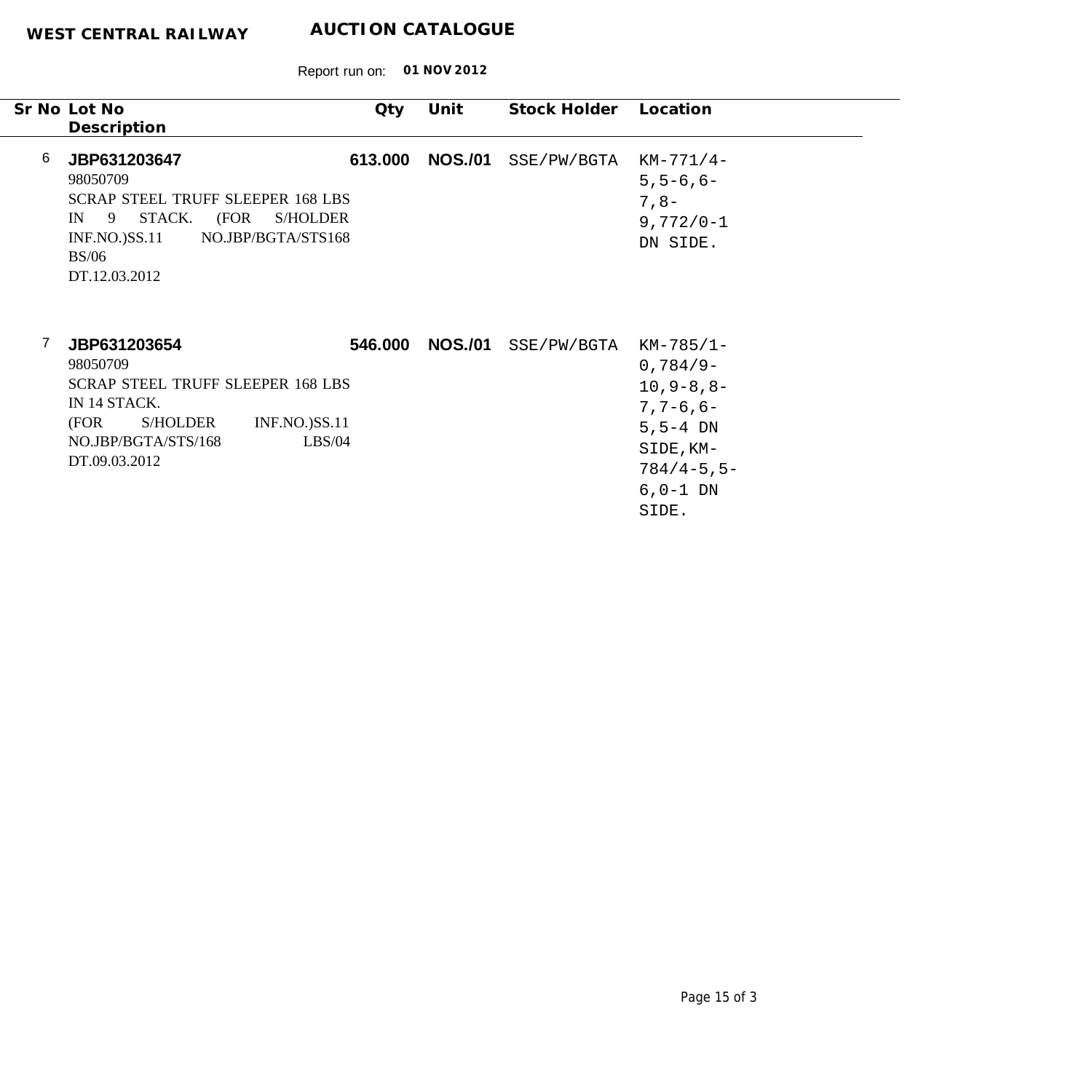| Sr No Lot No<br>Description                                                                                                                                                                                            | Qty    | Unit | Stock Holder Location |                                                                                                                                                                                                                                                                                                                          |
|------------------------------------------------------------------------------------------------------------------------------------------------------------------------------------------------------------------------|--------|------|-----------------------|--------------------------------------------------------------------------------------------------------------------------------------------------------------------------------------------------------------------------------------------------------------------------------------------------------------------------|
| 8<br>JBP631203678<br>98050709<br>SCRAP STEEL SXS WITHOUT SLIDE<br>CHAIR IN 7 STACK = $342$ NOS = $1215.95$<br>RM (FOR S/HOLDER INF.NO.)SS.11 S<br>4/NKJ/PW/SXS/11-12/46 DT.05.03.2012<br><b>MOD OF DELIVERY BY RM.</b> | 43.166 |      | MTS./15 SSE/PWNKJ     | 1-KM 1029/5<br>TO 1029/4<br>UP LINE, 2-<br>KM 1029/6<br>TO 1029/5<br>UP<br>$LINE, 3&4-$<br>KM 1029/7<br>TO 1029/6<br>UP LINE, 5-<br><b>URDI 1027</b><br>TO URDI<br>1023 NEAR<br>ARE NKJ C<br>CABIN, $6-$<br><b>URDI 1063</b><br>TO URDI<br>$1041, 7-$<br><b>URDI 1079</b><br>TO URDI<br>1063 NEAR<br>ARE NKJ C<br>CABIN. |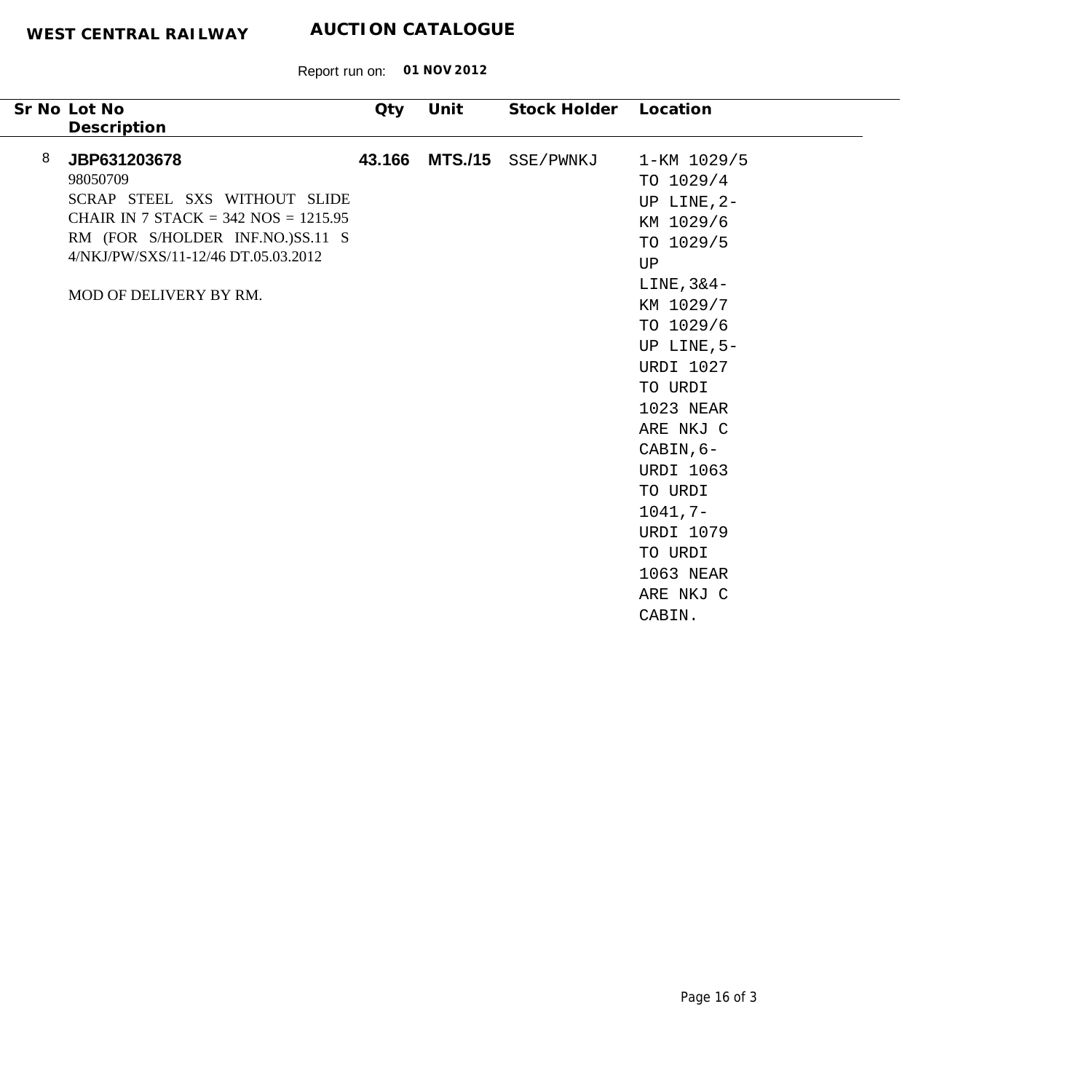|    | Sr No Lot No<br>Description                                                                                                                                                                                                                                                                                                                   | <b>Qty</b>           | Unit           | Stock Holder Location |                                                                                                                                                                                                                                                                                           |
|----|-----------------------------------------------------------------------------------------------------------------------------------------------------------------------------------------------------------------------------------------------------------------------------------------------------------------------------------------------|----------------------|----------------|-----------------------|-------------------------------------------------------------------------------------------------------------------------------------------------------------------------------------------------------------------------------------------------------------------------------------------|
| 9  | JBP631207027<br>SCRAP SXS WITH OUT SLIDE CHAIR =<br>306 NOS.= 1057.92 RM IN 07 STACK FOR<br>INF.<br>(S/HOLDER<br>NO.)<br><b>SS</b><br>NO.S4/NKJ/PW/SXS/11-12/45<br>01.03.2012.<br>MODE OF DELIVERY BY RM.                                                                                                                                     | 37.556<br>-11<br>DT. | <b>MTS./15</b> | SSE/PW/NKJ            | (1) 1031/7<br>TO 1031/8<br>DN LINE.<br>$(2)$ TL/1007<br>TO TL 1003<br>TRIPE SHED.<br>(3)1030/7<br>TO 1030/6<br>UP LINE.<br>(4) 1030/7<br>TO 1030/6<br>UP LINE.<br>$(5)$ 1030/6<br>TO 1030/5<br>UP LINE.<br>$(6)$ 1029/9<br>TO 1029/8<br>UP LINE.<br>$(7)$ 1029/9<br>TO 1029/8<br>UP LINE. |
| 10 | JBP631207029<br>98080015<br>(1) SCRAP RAIL BLOW 1 MTR 52 $KG =$<br>57.550 MTS APPROX.<br>(2) SCRAP RAIL 90 LBS RAIL BLOW 1<br>MTR= 06.815 MTS APPROX.<br>(3) SCRAP RAIL 100 DH RAIL BLOW 1<br>MTR= 00.795 MTS APPROX.<br>(FOR S/HOLDER INF. NO.) SS 11 NO.<br>S4/NKJ/PW/RAIL/12-13/04 DT. 28.05.2012<br>MODE OF DELIVERY BY ACTUAL<br>WEIGHT. | 65.160               |                | MTS./15 SSE/PW/NKJ    | $(1)$ 1033/5<br>TO 1033/4<br>UP RD. $(2)$<br>MARSHALING<br>YARD LINE<br>NO. 12.                                                                                                                                                                                                           |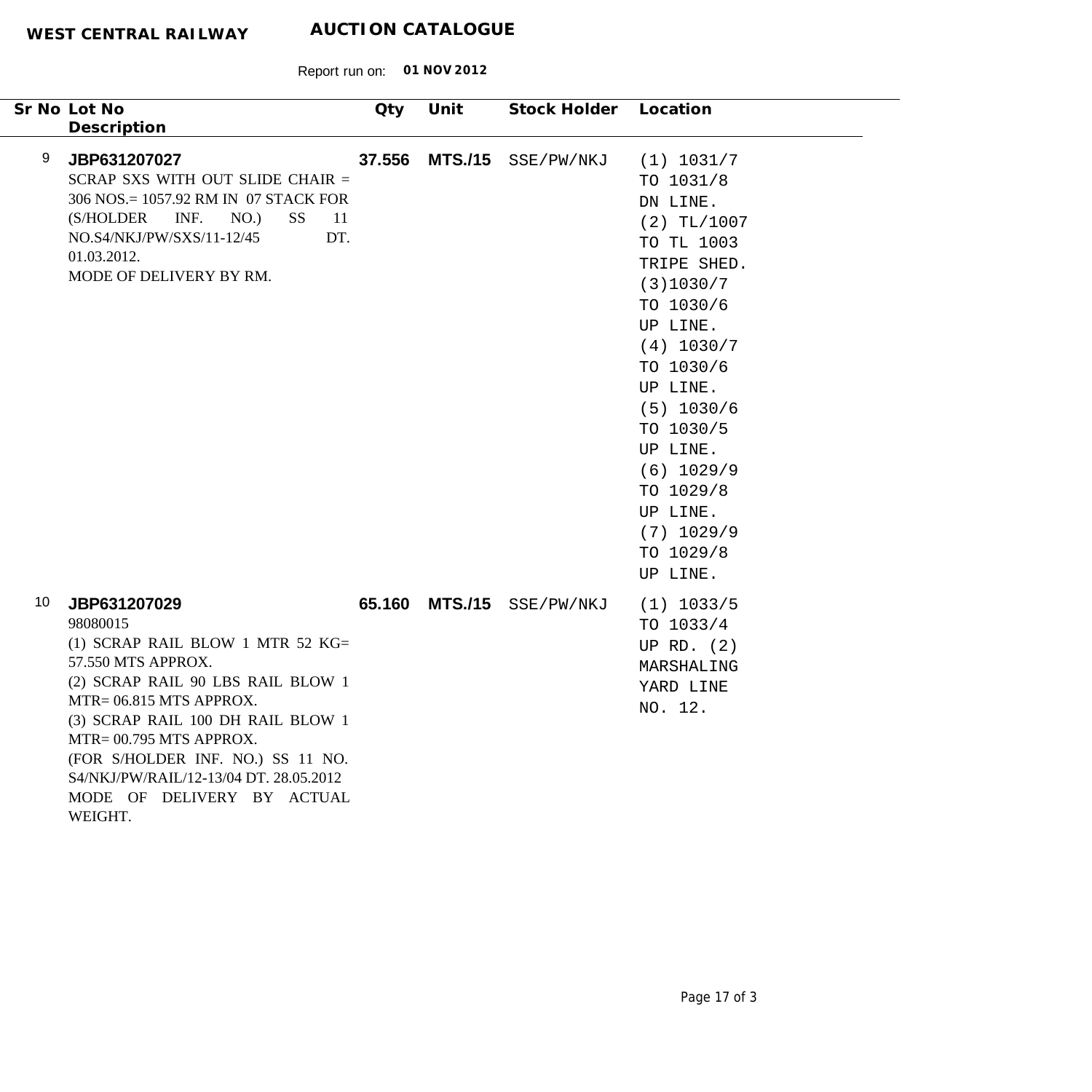| Sr No Lot No<br>Description                                                                                                                                                                                                                                                                                                                                                                                                                                             | <b>Qty</b> | Unit           | Stock Holder Location |                                                                                                                                                                                                                                                                                                                                                                                                                                                                    |
|-------------------------------------------------------------------------------------------------------------------------------------------------------------------------------------------------------------------------------------------------------------------------------------------------------------------------------------------------------------------------------------------------------------------------------------------------------------------------|------------|----------------|-----------------------|--------------------------------------------------------------------------------------------------------------------------------------------------------------------------------------------------------------------------------------------------------------------------------------------------------------------------------------------------------------------------------------------------------------------------------------------------------------------|
| 11<br>JBP631207032<br>98050709<br>(1) SCRAP STS 168 LBS BROKEN BADLY<br>CORRODED BROKEN 04 STACKS<br>$RUSTED = 14.448 MTS$<br>(2) SCRAP STS ROMANIA 171 LBS<br>BROKEN BADLY CORRODED RUSTED<br>02 STACKS = 99 NOS. = 05.882 MTS<br>(3) SCRAP STS 171 LBS BROKEN BADLY<br>CORRODED & RUSTED IN 01 STACKS<br>$=00.950$ MTS. TOTAL QTY= 21.280 MTS<br>(FOR S/HOLDER INF. NO.)<br>SS11<br>NO.S4/NKJ/PW/STS/12-13/02<br>DT.<br>06.04.2012.<br>MODE OF DELIVERY BY ACTUAL WT. | 21.280     | <b>MTS./15</b> | SSE/PW/NKJ            | (1)<br>URDI/1099<br>TO<br>URDI/1041<br>NEAR ARE<br>NKJ C CABIN<br>(2)<br>URDI/1099<br>TO<br>URDI/1041<br>NEAR ARE<br>NKJ C CABIN<br>(3)<br>URDI/1099<br>TO<br>URDI/1041<br>NEAR ARE<br>NKJ C CABIN<br>(4)<br>URDI/1041<br>TO URDI<br>1037 NEAR<br>ARE NKJ C<br>CABIN (5)<br>URDI/1041<br>TO URDI<br>1037 NEAR<br>ARE NKJ C<br>CABIN (6)<br>URDI/1037<br>TO URDI<br>1023 NEAR<br>ARE NKJ C<br>CABIN (7)<br>URDI/1037<br>TO URDI<br>1023 NEAR<br>ARE NKJ C<br>CABIN. |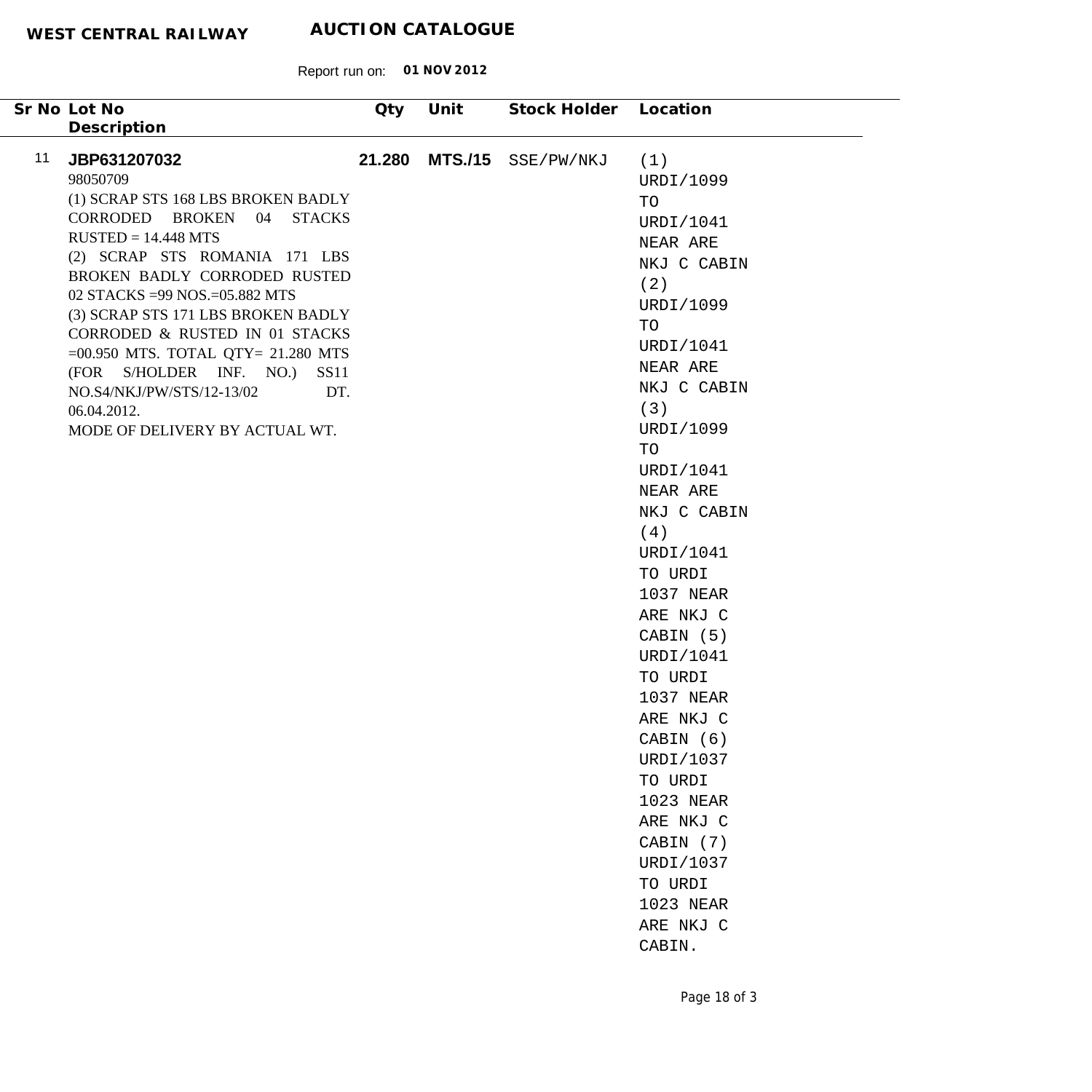| Sr No Lot No<br>Description                                                                                                                                                                                                                                                                                                                                                                                                                                                                               | Qty    | Unit | Stock Holder Location     |                                                                                                                                                                                             |
|-----------------------------------------------------------------------------------------------------------------------------------------------------------------------------------------------------------------------------------------------------------------------------------------------------------------------------------------------------------------------------------------------------------------------------------------------------------------------------------------------------------|--------|------|---------------------------|---------------------------------------------------------------------------------------------------------------------------------------------------------------------------------------------|
| 12 <sup>2</sup><br>JBP631207033<br>(1) SCRAP STS 168 LBS BROKEN<br>PARTIALLY<br><b>CORRODED</b><br>BADLY<br>RUSTED BROKEN & STRICKED MUD IN<br>06 STACKS= 14.866 MTS.<br>(2) SCRAP STS 171 LBS BADLY<br>PARTIALLY CORRODED<br><b>RUSTED</b><br>BROKEN & STRICKED MUD IN 02<br>$STACKS = 8.596 MTS.$<br>(3) SCRAP STS ROMANIA CORRODED<br>IN 02 STACKS= 11.948 MTS<br>$TOTAL = 35.410 MTS$<br>(FOR S/HOLDER INF. NO.) SS 11 NO.<br>S4/NKJ/PW/STS/11-12/54 DT. 27.03.2012<br>MODE OF DELIVERY BY ACTUAL WT. | 35.410 |      | MTS./15 SSE/PW/NKJ        | (1)1033/2<br>TO $1033/1$<br>UP LINE $(2)$<br>1033/1 TO<br>1033/0 DN<br>LINE $(3)$<br>MRS/1279 TO<br>NKJ/3148<br>$(4)$ 1033/2<br>TO 1033/3<br>DN LINE (5)<br>1032/9 TO<br>1033/0 DN<br>LINE. |
| 13<br>JBP631207034<br>98050709<br>(1) SCRAP STS 168 LBS CORRODED $&$<br><b>BROKEN IN 05 STACKS= 16.400 MTS</b><br>(2) SCRAP STS 171 LBS CORRODED $\&$<br>BROKEN IN 03 STACKS= 7.940 MTS.<br>(FOR S/HOLDER INF. NO.) SS 11 NO.<br>S4/NKJ/PW/STS/11-12/51 DT. 23.03.2012<br>MODE OF DELIVERY BY ACTUAL WT.                                                                                                                                                                                                  |        |      | 24.340 MTS./15 SSE/PW/NKJ | (1)<br>URDZ/1227<br>TO<br>URDZ/1217<br>NEAR ARE<br>GCI (2)<br>URDZ/1227<br>TO<br>URDZ/1195<br>NEAR ARE<br>GCI.                                                                              |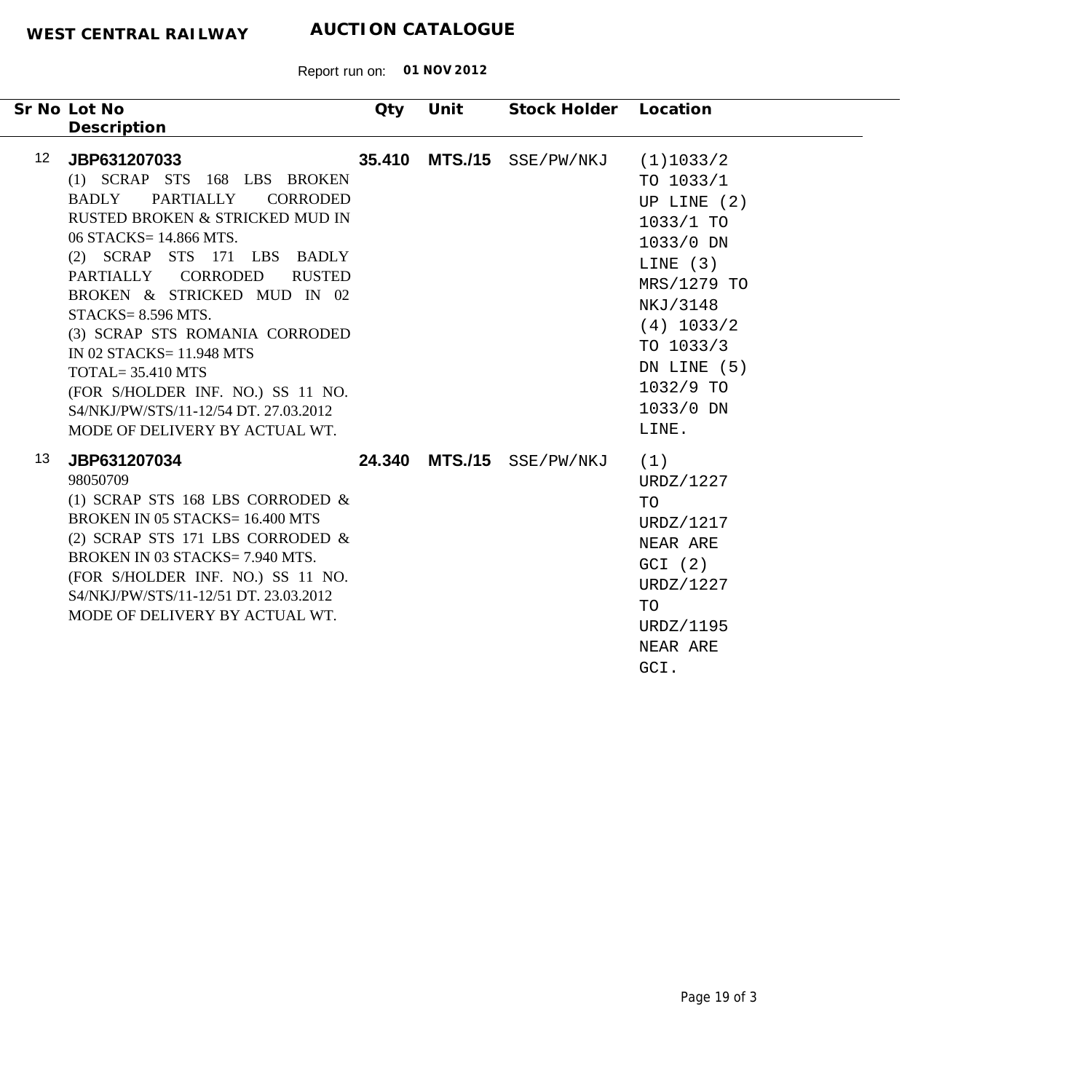| Description<br>744.000 NOS./01<br>14<br>JBP631208055<br>SSE/PW/NKJ<br>$1 -$<br>98080106<br>URD2/1195<br>SCRAP CST 9 GR. II PAIRS CORRODED<br>TO<br>RUSTED IN 12 STACKS.<br>URD2/1175.<br>(FOR S/HOLDER INF. NO.) SS 11 NO. S-<br>$2 -$<br>4/NKJ/PW/CI/12-13/07 DT. 07.06.12<br>URD2/1195<br>MODE OF DELIVERY BY NOS.<br>TO<br>URD2/1175.<br>$3 -$<br>URD2/1195<br>TO<br>URD2/1175.<br>$4-$<br>URD2/1195<br>TO<br>URD2/1175.<br>$5-$<br>URD2/1161<br>TO<br>URD2/1147.<br>$6-$<br>URD2/1161<br>TO<br>URD2/1147.<br>$7-$<br>URD2/1147<br>TO<br>URD2/1133.<br>$8-$<br>URD2/1133<br>TO<br>URD2/1119.<br>$9-$<br>URD2/1133<br>$\operatorname{TO}$<br>URD2/1119.<br>$10 -$<br>URD2/1119<br>TO<br>URD2/1101.<br>Page 20 of 3 | Sr No Lot No | <b>Qty</b> | Unit | Stock Holder Location |  |
|----------------------------------------------------------------------------------------------------------------------------------------------------------------------------------------------------------------------------------------------------------------------------------------------------------------------------------------------------------------------------------------------------------------------------------------------------------------------------------------------------------------------------------------------------------------------------------------------------------------------------------------------------------------------------------------------------------------------|--------------|------------|------|-----------------------|--|
|                                                                                                                                                                                                                                                                                                                                                                                                                                                                                                                                                                                                                                                                                                                      |              |            |      |                       |  |
|                                                                                                                                                                                                                                                                                                                                                                                                                                                                                                                                                                                                                                                                                                                      |              |            |      |                       |  |
|                                                                                                                                                                                                                                                                                                                                                                                                                                                                                                                                                                                                                                                                                                                      |              |            |      |                       |  |
|                                                                                                                                                                                                                                                                                                                                                                                                                                                                                                                                                                                                                                                                                                                      |              |            |      |                       |  |
|                                                                                                                                                                                                                                                                                                                                                                                                                                                                                                                                                                                                                                                                                                                      |              |            |      |                       |  |
|                                                                                                                                                                                                                                                                                                                                                                                                                                                                                                                                                                                                                                                                                                                      |              |            |      |                       |  |
|                                                                                                                                                                                                                                                                                                                                                                                                                                                                                                                                                                                                                                                                                                                      |              |            |      |                       |  |
|                                                                                                                                                                                                                                                                                                                                                                                                                                                                                                                                                                                                                                                                                                                      |              |            |      |                       |  |
|                                                                                                                                                                                                                                                                                                                                                                                                                                                                                                                                                                                                                                                                                                                      |              |            |      |                       |  |
|                                                                                                                                                                                                                                                                                                                                                                                                                                                                                                                                                                                                                                                                                                                      |              |            |      |                       |  |
|                                                                                                                                                                                                                                                                                                                                                                                                                                                                                                                                                                                                                                                                                                                      |              |            |      |                       |  |
|                                                                                                                                                                                                                                                                                                                                                                                                                                                                                                                                                                                                                                                                                                                      |              |            |      |                       |  |
|                                                                                                                                                                                                                                                                                                                                                                                                                                                                                                                                                                                                                                                                                                                      |              |            |      |                       |  |
|                                                                                                                                                                                                                                                                                                                                                                                                                                                                                                                                                                                                                                                                                                                      |              |            |      |                       |  |
|                                                                                                                                                                                                                                                                                                                                                                                                                                                                                                                                                                                                                                                                                                                      |              |            |      |                       |  |
|                                                                                                                                                                                                                                                                                                                                                                                                                                                                                                                                                                                                                                                                                                                      |              |            |      |                       |  |
|                                                                                                                                                                                                                                                                                                                                                                                                                                                                                                                                                                                                                                                                                                                      |              |            |      |                       |  |
|                                                                                                                                                                                                                                                                                                                                                                                                                                                                                                                                                                                                                                                                                                                      |              |            |      |                       |  |
|                                                                                                                                                                                                                                                                                                                                                                                                                                                                                                                                                                                                                                                                                                                      |              |            |      |                       |  |
|                                                                                                                                                                                                                                                                                                                                                                                                                                                                                                                                                                                                                                                                                                                      |              |            |      |                       |  |
|                                                                                                                                                                                                                                                                                                                                                                                                                                                                                                                                                                                                                                                                                                                      |              |            |      |                       |  |
|                                                                                                                                                                                                                                                                                                                                                                                                                                                                                                                                                                                                                                                                                                                      |              |            |      |                       |  |
|                                                                                                                                                                                                                                                                                                                                                                                                                                                                                                                                                                                                                                                                                                                      |              |            |      |                       |  |
|                                                                                                                                                                                                                                                                                                                                                                                                                                                                                                                                                                                                                                                                                                                      |              |            |      |                       |  |
|                                                                                                                                                                                                                                                                                                                                                                                                                                                                                                                                                                                                                                                                                                                      |              |            |      |                       |  |
|                                                                                                                                                                                                                                                                                                                                                                                                                                                                                                                                                                                                                                                                                                                      |              |            |      |                       |  |
|                                                                                                                                                                                                                                                                                                                                                                                                                                                                                                                                                                                                                                                                                                                      |              |            |      |                       |  |
|                                                                                                                                                                                                                                                                                                                                                                                                                                                                                                                                                                                                                                                                                                                      |              |            |      |                       |  |
|                                                                                                                                                                                                                                                                                                                                                                                                                                                                                                                                                                                                                                                                                                                      |              |            |      |                       |  |
|                                                                                                                                                                                                                                                                                                                                                                                                                                                                                                                                                                                                                                                                                                                      |              |            |      |                       |  |
|                                                                                                                                                                                                                                                                                                                                                                                                                                                                                                                                                                                                                                                                                                                      |              |            |      |                       |  |
|                                                                                                                                                                                                                                                                                                                                                                                                                                                                                                                                                                                                                                                                                                                      |              |            |      |                       |  |
|                                                                                                                                                                                                                                                                                                                                                                                                                                                                                                                                                                                                                                                                                                                      |              |            |      |                       |  |
|                                                                                                                                                                                                                                                                                                                                                                                                                                                                                                                                                                                                                                                                                                                      |              |            |      |                       |  |
|                                                                                                                                                                                                                                                                                                                                                                                                                                                                                                                                                                                                                                                                                                                      |              |            |      |                       |  |
|                                                                                                                                                                                                                                                                                                                                                                                                                                                                                                                                                                                                                                                                                                                      |              |            |      |                       |  |
|                                                                                                                                                                                                                                                                                                                                                                                                                                                                                                                                                                                                                                                                                                                      |              |            |      |                       |  |
|                                                                                                                                                                                                                                                                                                                                                                                                                                                                                                                                                                                                                                                                                                                      |              |            |      |                       |  |
|                                                                                                                                                                                                                                                                                                                                                                                                                                                                                                                                                                                                                                                                                                                      |              |            |      |                       |  |
|                                                                                                                                                                                                                                                                                                                                                                                                                                                                                                                                                                                                                                                                                                                      |              |            |      |                       |  |
|                                                                                                                                                                                                                                                                                                                                                                                                                                                                                                                                                                                                                                                                                                                      |              |            |      |                       |  |
|                                                                                                                                                                                                                                                                                                                                                                                                                                                                                                                                                                                                                                                                                                                      |              |            |      |                       |  |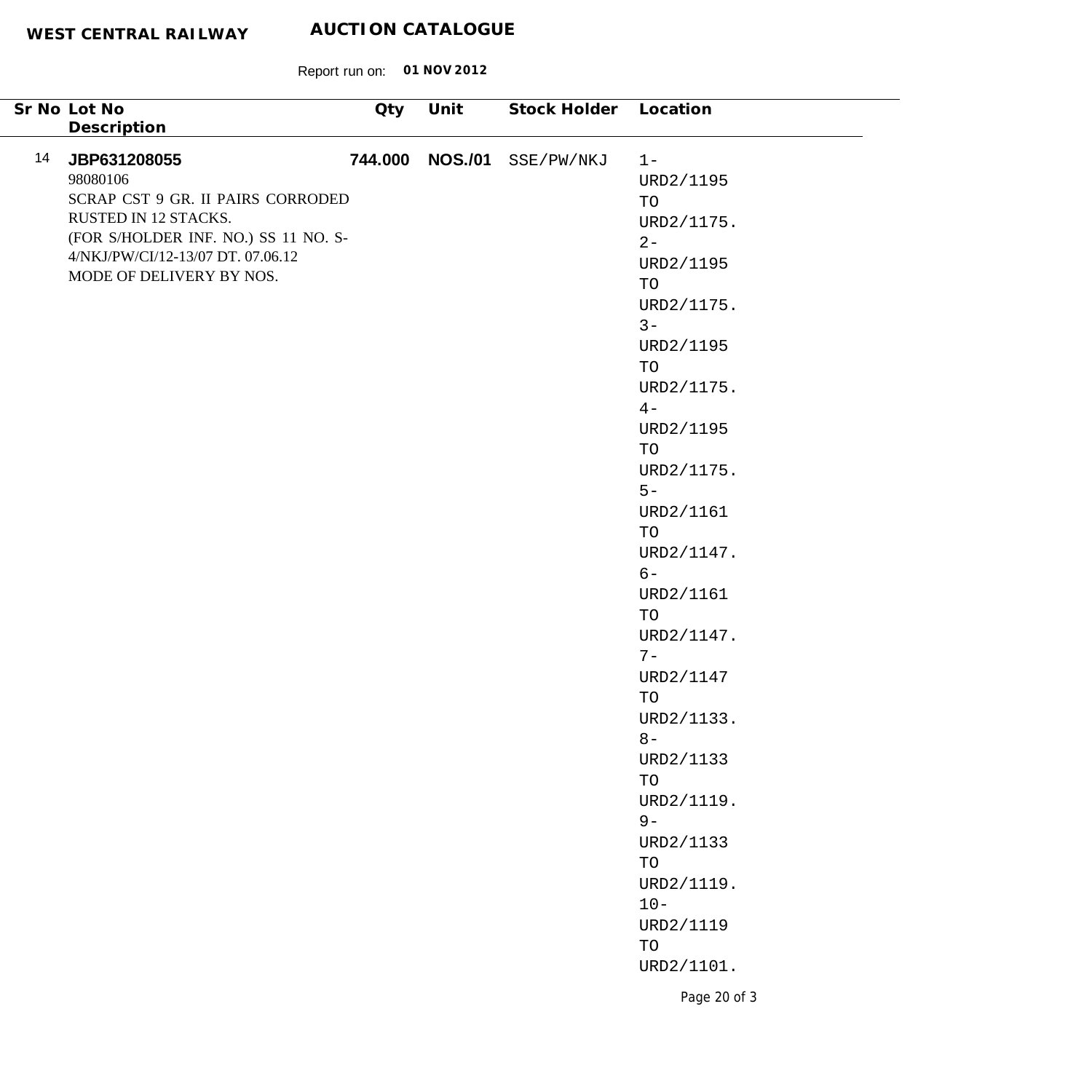| Sr No Lot No<br>Description                                                                                                                                                                                                                                                                                                                                                                                            | Qty          | Unit           | Stock Holder Location        |                                                                                               |
|------------------------------------------------------------------------------------------------------------------------------------------------------------------------------------------------------------------------------------------------------------------------------------------------------------------------------------------------------------------------------------------------------------------------|--------------|----------------|------------------------------|-----------------------------------------------------------------------------------------------|
|                                                                                                                                                                                                                                                                                                                                                                                                                        |              |                |                              | $11 -$<br>URD2/1119<br>TO<br>URD2/1101.<br>$12 -$<br>URD2/1119<br>TO<br>URD2/1101.            |
| 15<br>JBP631208056<br>98050709<br>$(1)$ SCRAP STS<br>171 LBS BADLY<br>CORODED RUSTED & BROKEN IN 02<br>$STACKS = 6.180 MTS.$<br>(2) SCRAP STS 168 LBS BADLY<br>CORODED RUSTED & BROKEN IN 02<br>$STACKS = 5.806 MTS.$<br>(3) SCRAP STS ROMANIA BADLY<br>RUSTED & BROKEN IN 02 STACKS =<br>2.784 MTS.<br>(FOR S/HOLDER INF. NO.) SS 11 NO. S-<br>4/NKJ/PW/STS/11-12/49 DT. 19.03.2012<br>MODE OF DELIVERY BY ACTUAL WT. |              | 14.770 MTS./15 | SSE/PW/NKJ                   | $1 - KM$<br>1032/1 TO<br>KM 1032/0<br>UP LINE. 2-<br>KM 1031/8<br>TO KM<br>1031/7 UP<br>LINE. |
| 16<br>JBP631208063<br>RELEASED GI SHEET.<br>(FOR. S/HOLDER INF. NO.) SS 11 NO.<br>JBP/ELEC/M/08 DT. 14.03.2012.<br>MODE OF DELIVERY BY ACTUAL WT.                                                                                                                                                                                                                                                                      | 1249.200     | <b>KGS./13</b> | SR.SEE/M/JB SR.SEE(M)JB<br>Ρ | ${\tt P}$ .                                                                                   |
| 17<br>JBP631208074<br>98050126<br>SCRAP MS CONSISTING OF END<br>PANEL, SIDE PANEL, M.S. SHEET,<br>PILLAR, FLOOR SHEET, DOOR & DOOR<br>FITTINGS AND ALL COMPONENT OF<br>BOXN WAGON, RELEASED FROM<br>BOXN WAGON.<br>(FOR S/HOLDER INF. NO.) SS 11 LOT<br>NO.-JBP/NKJ/C&W/MS<br>07/12/10<br>05.07.2012.<br>MODE OF DELIVERY BY ACTUAL WT.                                                                                | 6.000<br>DT. | <b>MTS./15</b> | SSE/C&W/ROH<br>SHED/NKJ      | MATERIAL<br>WILL BE<br>SUPPLIED IN<br>$SSE(C\&W)$<br>OSL ROH<br>COMPLEX<br>NKJ.               |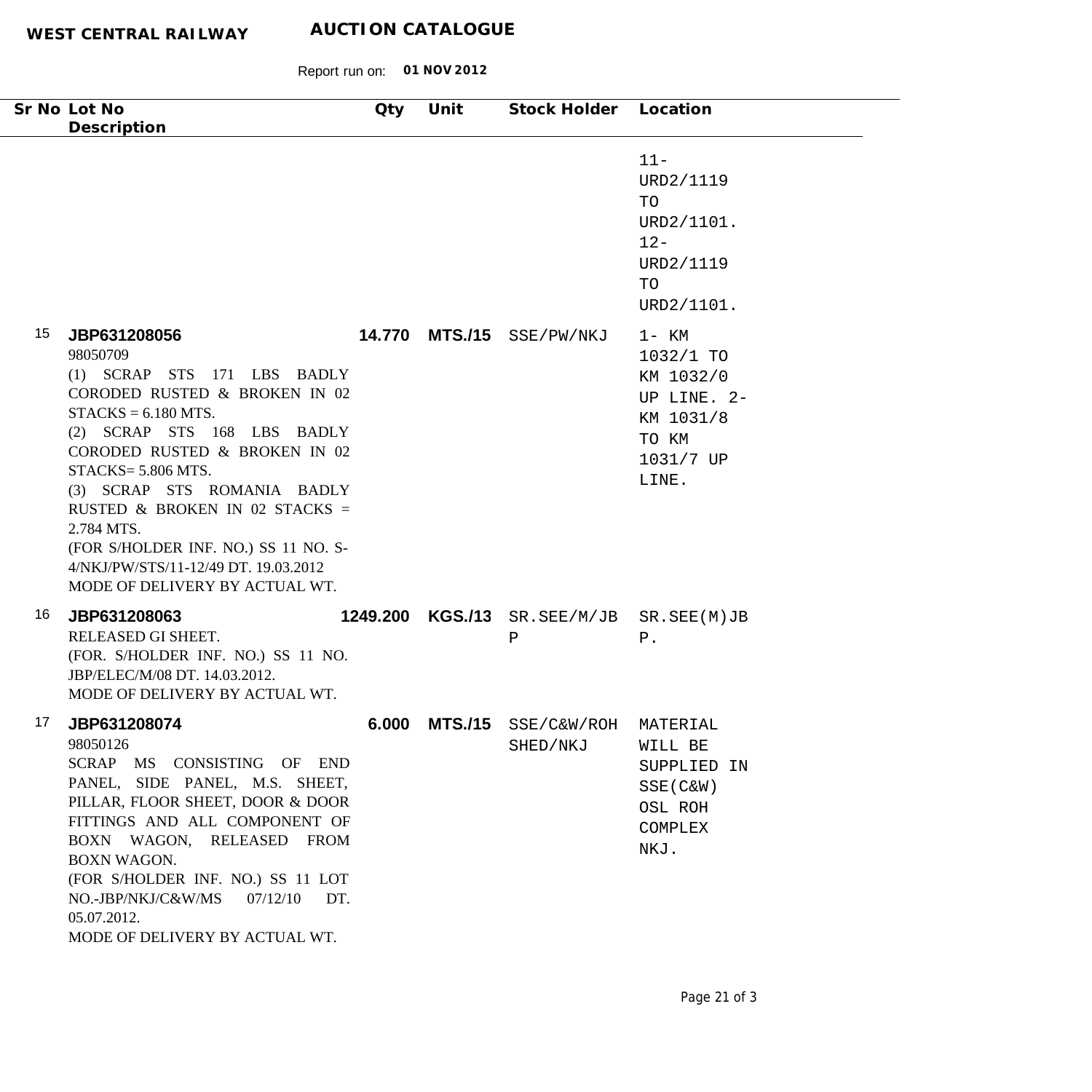| Sr No Lot No<br>Description                                  |                                                                                                                                                                                                                                                                                     | Qty     | Unit           | Stock Holder Location           |                                                                                  |
|--------------------------------------------------------------|-------------------------------------------------------------------------------------------------------------------------------------------------------------------------------------------------------------------------------------------------------------------------------------|---------|----------------|---------------------------------|----------------------------------------------------------------------------------|
| 18<br>JBP631208077<br>98413508                               | SCRAP CONSISTING OF AIR HOSE<br>COUPLING, SYPHONE PIPE, HOSE PIPE<br>WITH AND WITHOUT PALM AND<br>NIPPLE RUBBER HOSE PIPE OF GAS<br><b>CYLINDER PIPE SCRAP.</b><br>(FOR S/HOLDER INF.NO.) SS 11 LOT NO.<br>JBP/NKJ/C&W/MS 07/12/15 DT. 05.07.2012<br>MODE OF DELIVERY BY ACTUAL WT. | 3.000   | <b>MTS./15</b> | SSE/C&W/ROH<br>SHED/NKJ         | MATERIAL<br>WILL BE<br>SUPPLIED IN<br>$SSE(C\&W)$<br>OSL ROH<br>COMPLEX,<br>NKJ. |
| 19<br>JBP631208078<br>98050060<br>PLANK,<br>WAGON.           | SCRAP CS CONSISTING OF CASNUB<br>TROLLEY, BOLSTER SIDE FRAME,<br>RELEASE<br><b>FROM</b><br><b>BOXN</b><br>(FOR S/HOLDER INF.NO.) SS 11 LOT NO.<br>JBP/NKJ/C&W/MS 07/12/16 DT. 05.07.2012<br>MODE OF DELIVERY BY ACTUAL WT.                                                          | 10.000  | <b>MTS./15</b> | SSE/C&W/ROH<br>SHED/NKJ         | MATERIAL<br>WILL BE<br>SUPPLIED IN<br>$SSE(C\&W)$<br>OSL ROH<br>COMPLEX,<br>NKJ. |
| 20<br>JBP631208079<br>98050126<br>WAGON.                     | SCRAP MS CONSISTING OF BRAKE<br>CYLINDER RELEASED FROM BOXN<br>(FOR S/HOLDER INF.NO.) SS 11 LOT NO.<br>JBP/NKJ/C&W/MS 07/12/17 DT. 05.07.2012<br>MODE OF DELIVERY BY ACTUAL WT.                                                                                                     | 5.000   | <b>MTS./15</b> | SSE/C&W/ROH<br>SHED/NKJ         | MATERIAL<br>WILL BE<br>SUPPLIED IN<br>$SSE(C\&W)$<br>OSL ROH<br>COMPLEX,<br>NKJ. |
| 21<br>JBP631208082<br>98210129<br>M/C ETC.<br>DT. 05.07.2012 | SCRAP COPPER RELEASE FROM M&P<br>(FOR S/HOLDER INF.NO.) SS 11 LOT NO.<br>JBP/NKJ/C&W/AL/BRASS/CU/07/12/18<br>MODE OF DELIVERY BY ACTUAL WT.                                                                                                                                         | 426.000 |                | KGS./13 SSE/C&W/ROH<br>SHED/NKJ | MATERIAL<br>WILL BE<br>SUPPLIED IN<br>SSE (C&W)<br>OSL ROH<br>COMPLEX,<br>NKJ.   |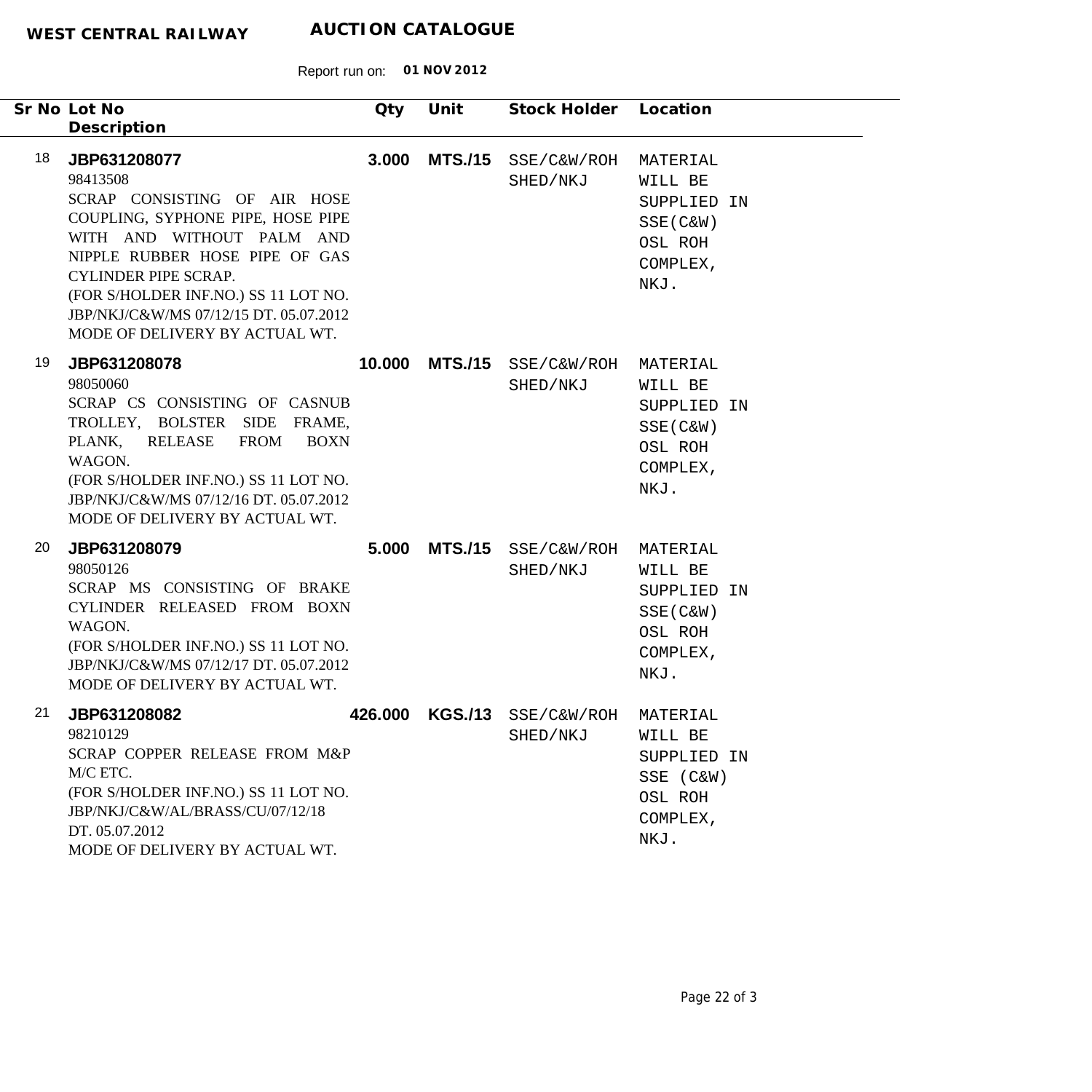| Sr No Lot No<br>Description                                                                                                                                                                                         | Qty                                  | Unit           | Stock Holder            | Location                                                                       |
|---------------------------------------------------------------------------------------------------------------------------------------------------------------------------------------------------------------------|--------------------------------------|----------------|-------------------------|--------------------------------------------------------------------------------|
| 22<br>JBP631208083<br>98210126<br><b>SCRAP 20 LTRS. DRUM RELEASE FROM</b><br>OIL & PAINT.<br>(FOR S/HOLDER INF.NO.) SS 11 LOT NO.<br>JBP/NKJ/C&W/MS/07/12/19 DT. 05.07.2012<br>MODE OF DELIVERY BY NOS.             | 370,000                              | <b>NOS./01</b> | SSE/C&W/ROH<br>SHED/NKJ | MATERIAL<br>WILL BE<br>SUPPLIED IN<br>SSE (C&W)<br>OSL ROH<br>COMPLEX,<br>NKJ. |
| 23<br>JBP631208084<br>98210126<br>SCRAP 210 LTRS. DRUM RELEASE<br>FROM OIL & GREASE.<br>(FOR S/HOLDER INF.NO.) SS 11 LOT NO.<br>JBP/NKJ/C&W/MS/07/12/19 DT. 05.07.2012<br>MODE OF DELIVERY BY NOS.                  | 31.000                               | <b>NOS./01</b> | SSE/C&W/ROH<br>SHED/NKJ | MATERIAL<br>WILL BE<br>SUPPLIED IN<br>SSE (C&W)<br>OSL ROH<br>COMPLEX,<br>NKJ. |
| 24<br>JBP631208092<br>98413454<br>SCRAP UNSERVICEABLE COMPOSITE<br><b>BLOCKS</b><br><b>BREAK</b><br>LOCOMOTIVES.<br>(FOR S/HOLDER SS 11 NO.)<br>NKJ/SSE/D/2011/46 DT. 23.03.2012.<br>MODE OF DELIVERY BY ACTUAL WT. | 12.000<br><b>DIESEL</b><br><b>OF</b> | <b>MTS./15</b> | SSE/LOCO/DL<br>S/NKJ    | MATERIAL<br>WILL BE<br>SUPPLIED IN<br>DLS/NKJ.                                 |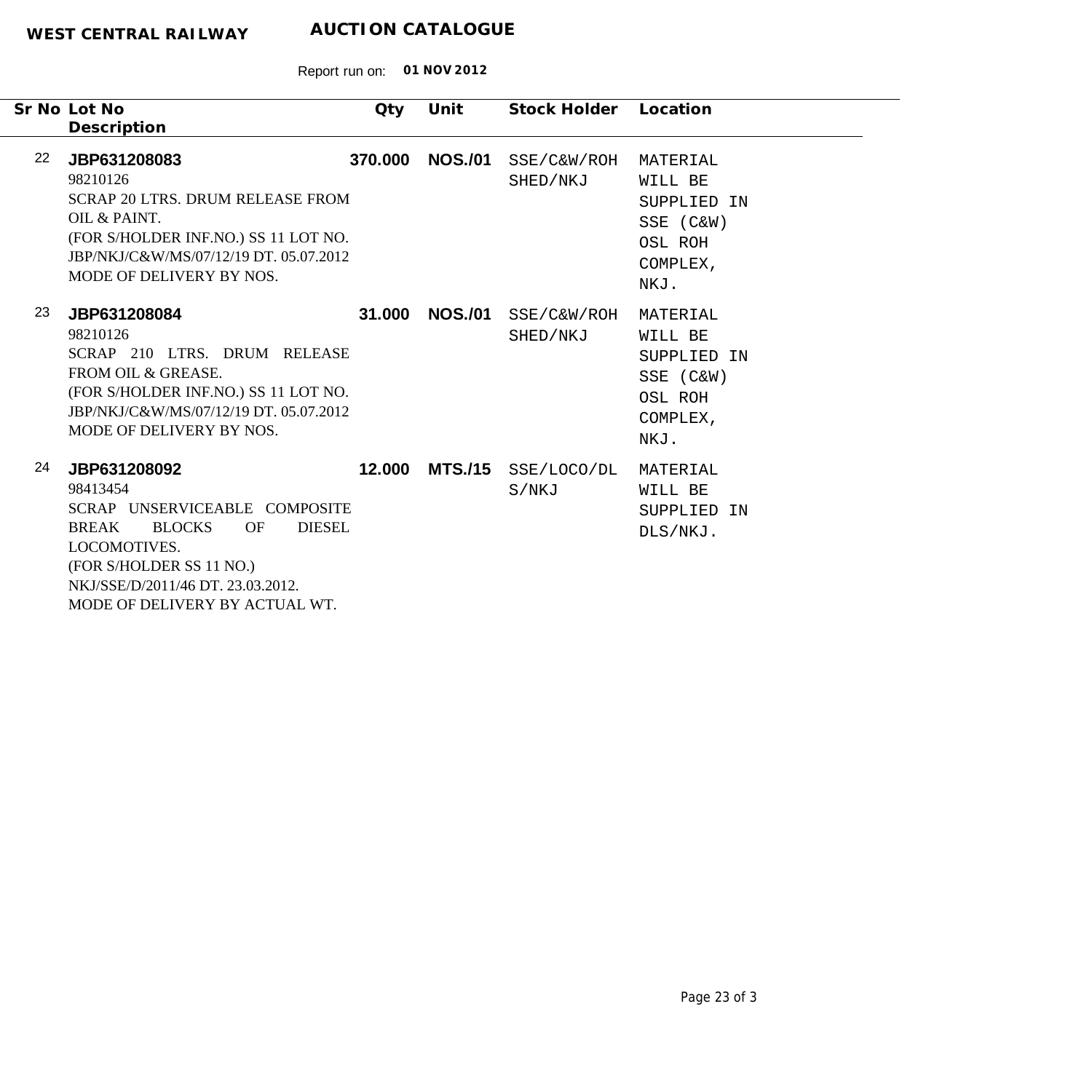|    | Sr No Lot No<br>Description                                                                                                                                                                                                                                                                                                                                                                                                                                                                                                                                                                                                                                                                                                                                                                                                                                                                                                  | Qty   | Unit           | Stock Holder              | Location                                                                                                                             |
|----|------------------------------------------------------------------------------------------------------------------------------------------------------------------------------------------------------------------------------------------------------------------------------------------------------------------------------------------------------------------------------------------------------------------------------------------------------------------------------------------------------------------------------------------------------------------------------------------------------------------------------------------------------------------------------------------------------------------------------------------------------------------------------------------------------------------------------------------------------------------------------------------------------------------------------|-------|----------------|---------------------------|--------------------------------------------------------------------------------------------------------------------------------------|
| 25 | JBP631208097<br>SCRAP OLD IRON & STEEL RELEASED<br>FROM CONDEMNED 8 WHEEL (BG)<br>BOXN ACCIDENTAL WAGON WITHOUT<br>WHEEL SET & AXLE & COMPLETE<br>TROLLEY.<br><b>WAGON NO.-</b><br>1-104875 SE (BOXN)<br>2-108945 CR (BOXN)<br>3-970626 CR (BOXN)<br><b>RETURNABLE ITEM-</b><br>1- WHEEL SET AXLE BOX COMPLETE<br>TROLLEY.<br>2- COMPLETE CBC WITH ALL<br><b>COMPONENTE OF CBC</b><br>BKUP-KNUCKLE & KNUCKLE<br><b>PIN</b><br>LOCKING PIECE KNUCKLE THROWER,<br>CBC HEAD, YOKE, DRAFT, FRONT<br>FOLLOWER, YOKE PIN ETC.<br>3- DV WITH COMMON BRACKET, AR<br>TANK, BRAKE PIPE LINE, ANGLE<br>COCK, SAB, DART<br>COLLECTOR,<br>ROLLER BRAKE OPERATING ROD,<br>MAIN PULL ROD, EMPTY LOADED<br>ROAD, HAND BRAKE LONG & SHORT<br>ROD, LOADED EMPTY CROSS ROD<br>COMPLETE HORIZONTAL LEVER.<br>4- DOOR, PIVOT TOP.<br>(FOR S/HOLDER INF.NO.) SS 11 LOT NO.<br>JBP/NKJ/WAGON/05/12-13 DT. 11.07.12.<br>MODE OF DELIVERY BY NUMBERS. | 3.000 | <b>NOS./01</b> | SSE/C&W/NKJ               | $K.M.$ $-$<br>1271/9-10<br><b>BETWEEN</b><br>DUBRIKALAN<br>& JOBA STN.<br>SECTION-<br>KTE-SGRL.                                      |
| 26 | JBP631209098<br>98080106<br>SCRAP CST 9 GR.II SINGLE & COUPLED<br><b>RUSTED</b><br>CORRODED<br><b>BADLY</b><br>$\&$<br><b>BROKEN.</b><br>(FOR S/HOLDER INF. NO.) SS 11 NO.<br>S4/NKJ/PW/CI/12-13/08 DT. 16.06.2012.<br>MODE OF DELIVERY BY ACTUAL WT.                                                                                                                                                                                                                                                                                                                                                                                                                                                                                                                                                                                                                                                                        |       |                | 22.930 MTS./15 SSE/PW/NKJ | $(1)$ URD2<br>/1185 TO<br>URD2/1119.<br>(2)<br>URD2/1195<br>TO<br>URD2/1101.<br>(3)<br>URD2/1087<br>TO<br>URD2/1031.<br>Page 24 of 3 |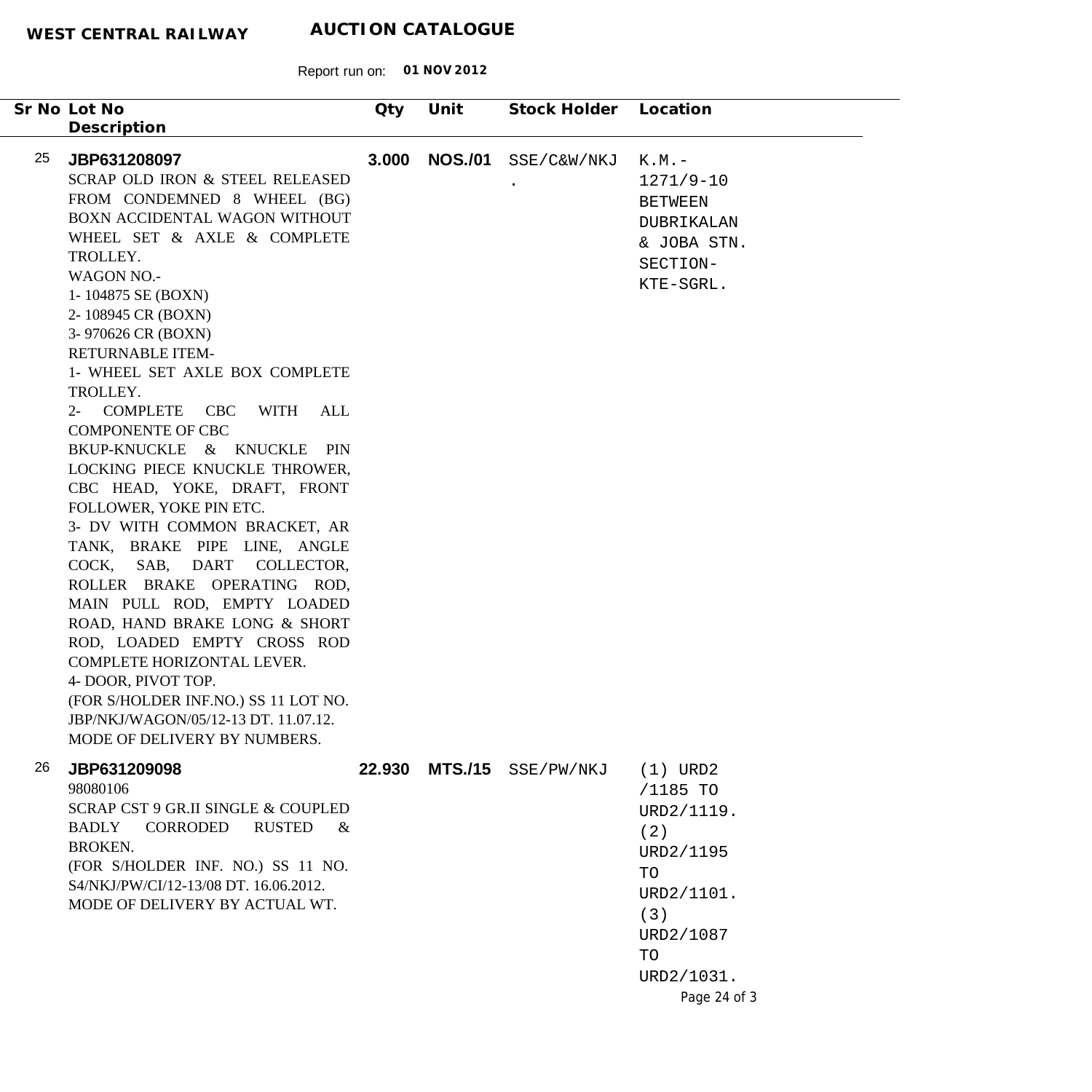| Sr No Lot No<br>Description                   |                                                                                                                                                                                                                                                                                                                                                                                                     | Qty     | Unit           | Stock Holder          | Location                                                                                                      |
|-----------------------------------------------|-----------------------------------------------------------------------------------------------------------------------------------------------------------------------------------------------------------------------------------------------------------------------------------------------------------------------------------------------------------------------------------------------------|---------|----------------|-----------------------|---------------------------------------------------------------------------------------------------------------|
| 27<br>JBP631209099<br>98050709<br>10.071 MTS. | (1) SCRAP STS 171 LBS CORRODED $\&$<br>RUSTED IN 05 STACKS = $08.609$ MTS.<br>(2) SCRAP STS 168 LBS CORRODED<br>RUSTED & BROKEN IN 06 STACKS =<br>(3) SCRAP STS ROMANIA CORRODED &<br>RUSTED IN 01 STACKS = $03.150$ MTS.<br>(FOR S/HOLDER INF. NO.) SS 11 NO.<br>S4/NKJ/PW/CI/12-13/09 DT. 16.06.2012.<br>MODE OF DELIVERY BY ACTUAL WT.                                                           | 21.830  | <b>MTS./15</b> | SSE/PW/NKJ            | (1)<br>URD2/1195<br>TO<br>URD2/1087.<br>(2)<br>URD2/1095<br>TO<br>URD2/1031.<br>(3)<br>EL/1005 TO<br>EL/1067. |
| 28<br>JBP631209100<br>98080015<br>STACKS.     | SCRAP CST 9 GR.I BROKEN IN 06<br>(FOR S/HOLDER INF. NO.) SS 11 NO.<br>S4/NKJ/PW/CI/12-13/10 DT. 16.06.2012.<br>MODE OF DELIVERY BY ACTUAL WT.                                                                                                                                                                                                                                                       | 16.120  |                | MTS./15 SSE/PW/NKJ    | URD2/1175<br>TO<br>URD2/1025.                                                                                 |
| 29<br>JBP631209120<br>27.06.2012              | (1) SCRAP EMPTY PLASTIC CONTAINER<br>OF 50 LITRE CAPACITY = $200$ NOS.<br>(2) SCRAP EMPTY PLASTIC CONTAINER<br>OF 5 LITRE CAPACITY = $145$ NOS.<br>(3) SCRAP EMPTY PLASTIC CONTAINER<br>OF 10 LITRE CAPACITY = $370$ NOS.<br>(4) SCRAP EMPTY PLASTIC CONTAINER<br>OF 20 LITRE CAPACITY = $50$ NOS.<br>FOR S/HOLDER INF. NO. SS 11 NO.<br>JBP/C&W/STORES/12-13/05<br>DT.<br>MODE OF DELIVERY BY NOS. | 765.000 | <b>NOS./01</b> | SSE/C&W/JBP           | OS/STORE/C&<br>W/JBP                                                                                          |
| 30<br>JBP631209122<br>27.06.2012              | <b>SCRAP WHITE METAL.</b><br>FOR S/HOLDER INF. NO. SS 11 NO.<br>JBP/C&W/STORES/12-13/03<br>DT.<br>MODE OF DELIVERY BY ACTUAL WT.                                                                                                                                                                                                                                                                    | 180.000 |                | $KGS./13$ SSE/C&W/JBP | OS/STORES/C<br>&W/JBP                                                                                         |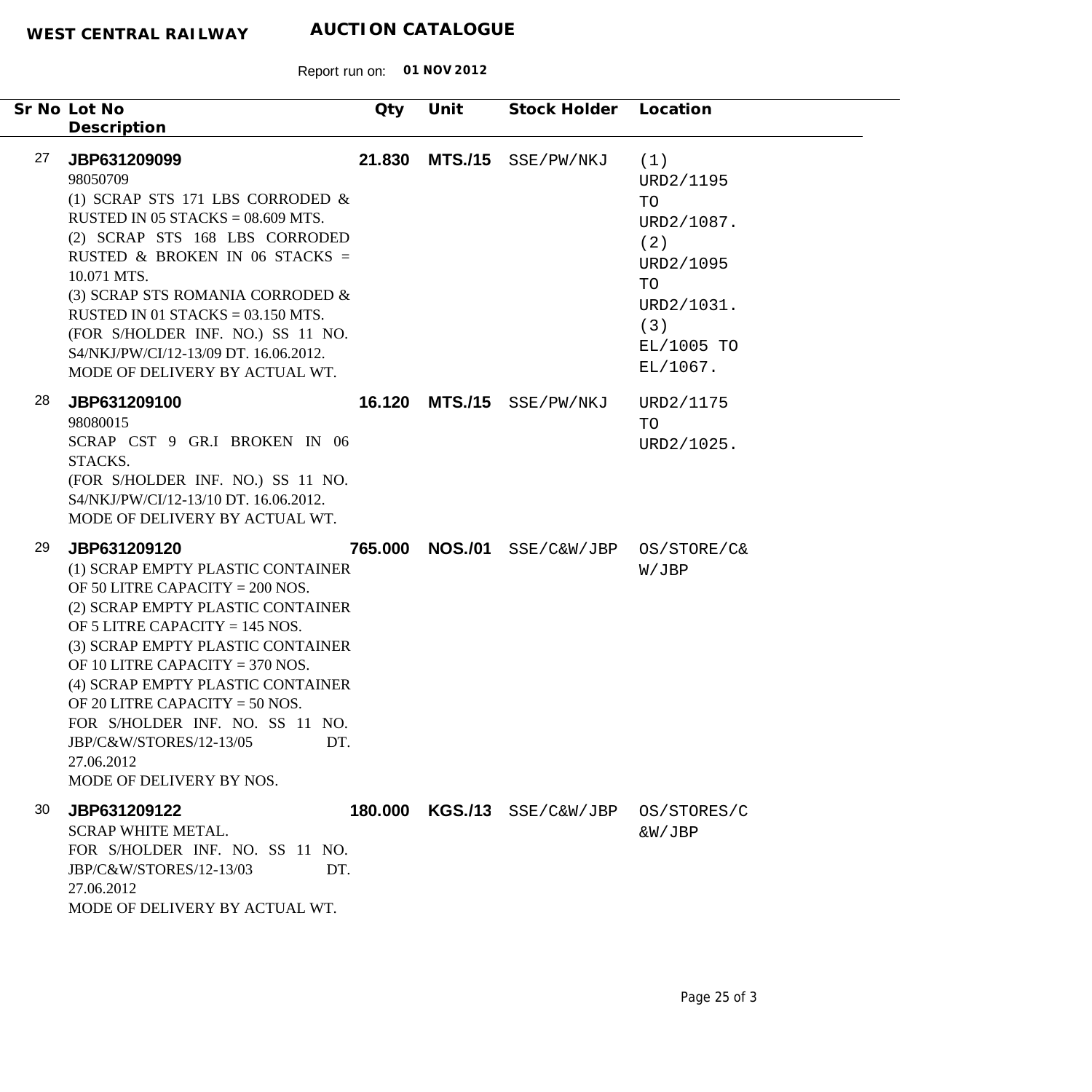|    | Sr No Lot No<br>Description                                                                                                                                                                                             | Qty | Unit | Stock Holder Location                  |                                                                                      |
|----|-------------------------------------------------------------------------------------------------------------------------------------------------------------------------------------------------------------------------|-----|------|----------------------------------------|--------------------------------------------------------------------------------------|
| 31 | JBP631209123<br>98011285<br>SCRAP RAIL 90 LBS 1 MTR. LONG IN 03<br>$STACK = 130 NOS = 1542.86 RM.$<br>(FOR S/HOLDER INF.NO.) SS 11 NO.-<br>KHBJ/SS11/SCRAP/RAIL/90 LBS/13 DT.<br>30.07.2012.<br>MODE OF DELIVERY BY RM. |     |      | 68.827 MTS./15 SSE/PW/KHBJ             | KM 1161/4-5<br>TO $1161/6 - 7$<br>UP SIDE AT<br>VST YARD.                            |
| 32 | JBP631209124<br>98011285<br>SCRAP RAIL 52 KG ABOVE 1 MTR.<br>LONG IN ONE STACK = $49$ NOS = $352.34$<br>RM.<br>(FOR S/HOLDER INF.NO.) SS 11 NO-<br>KHBJ/SS11/SCRAP/RAIL 52 KG/2012/12<br>DT. 30.07.2012.                |     |      | 18.283 MTS./15 SSE/PW/KHBJ KM 1161/6-7 | UP SIDE AT<br>VST YD.                                                                |
| 33 | JBP631209126<br>98080015<br>SCRAP CI GRADE I CST-9 PLATE<br><b>SINGLE BROKEN</b><br>(FOR S/HOLDER INF.NO.) SS 11 NO.<br>JBP/SGO/CI/BROKEN/197 DT. 24.08.2012<br>MODE OF DELIVERY BY ACTUAL WT.                          |     |      | 12.103 MTS./15 SSE/PW/SGO              | ELECTRIC<br>POLL KM<br>1056/29 TO<br>1056/35 UP<br>& KM<br>1056/22 TO<br>1056/40 DN. |
| 34 | JBP631209128<br>98080106<br>SCRAP CST 9 GR.II (S) BROKEN BADLY<br>CORRODED RUSTED & STRICKED<br>MUD.<br>(FOR S/HOLDER INF.NO.) SS 11 NO.<br>S4/NKJ/PW/CI/12-13/15 DT. 14.07.2012<br>MODE OF DELIVERY BY ACTUAL WT.      |     |      | 17.590 MTS./15 SSE/PW/NKJ              | KM-1033/0<br>TO KM<br>$1033/2$ DN<br>LINE.                                           |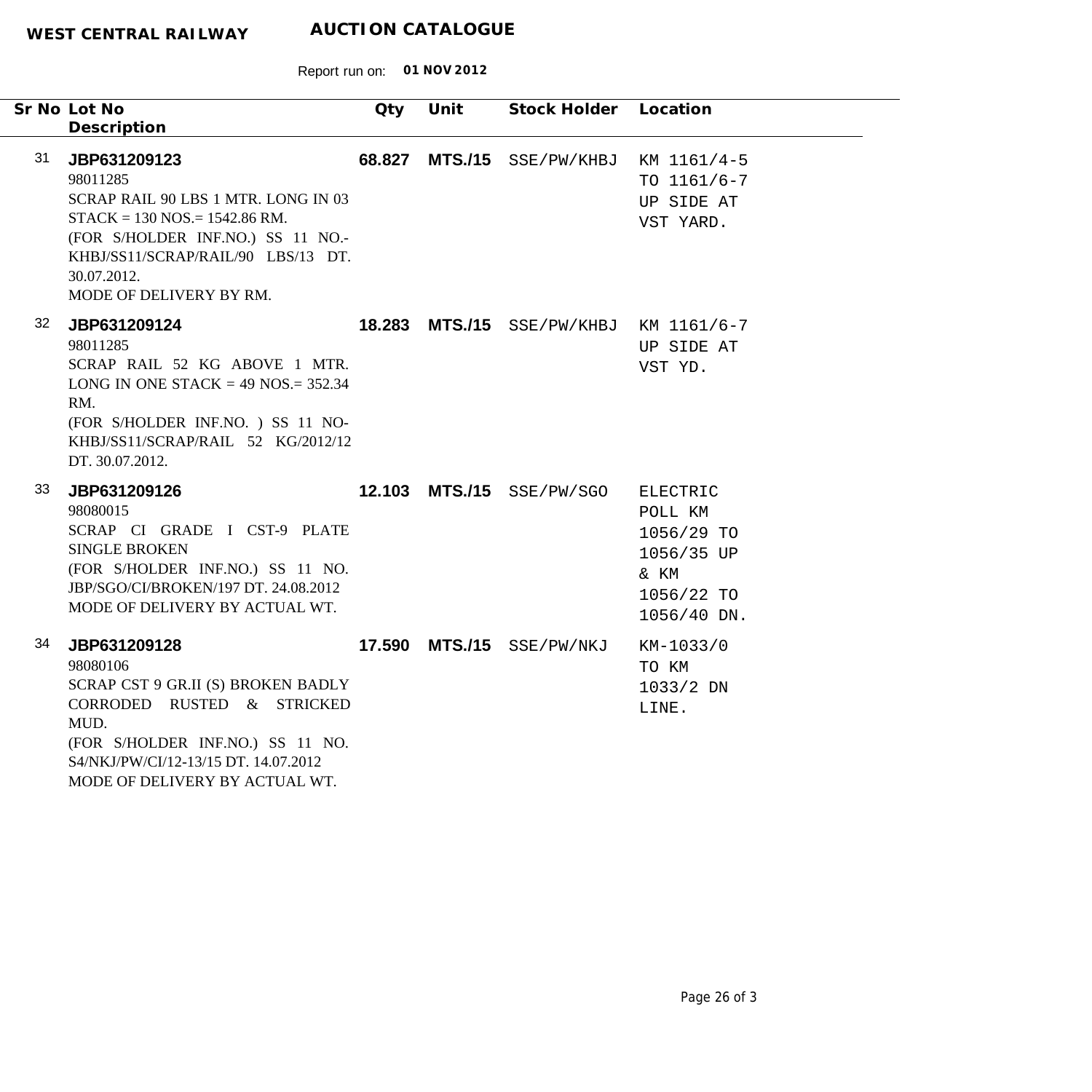|    | Sr No Lot No<br>Description                                                                                                                                                                                                                     | Qty     | Unit           | Stock Holder | Location                                                                                                                                                     |
|----|-------------------------------------------------------------------------------------------------------------------------------------------------------------------------------------------------------------------------------------------------|---------|----------------|--------------|--------------------------------------------------------------------------------------------------------------------------------------------------------------|
| 35 | JBP631209132<br>98050709<br>SCRAP SXS WITH OUT SLIDE CHAIR IN<br>07 STACKS = 349 NOS. = 1258.55 RM.<br>(FOR S/HOLDER INF.NO.) SS 11 NO.<br>S4/NKJ/PW/SXS/12-13/19 DT, 04.08.2012<br>MODE OF DELIVERY BY RM.                                     | 44.678  | <b>MTS./15</b> | SSE/PW/NKJ   | TANKER LINE<br>NEAR ARE<br>TRIPE<br>SHED.,<br>URD1/1423<br>TO<br>URD1/1427<br>NEAR ARE<br>TRIPE SHED,<br>URD1/1417<br>TO<br>URD1/1407<br>NEAR ARE GC<br>III. |
| 36 | JBP631209133<br>98050709<br>SCRAP SXS WITH SLIDE CHAIR IN 05<br>$STACKS =$<br>$SXS = 12.100 MTS$ ,<br>SLIDE CHAIR $= 4.100$ MTS.<br>(FOR S/HOLDER INF.NO.) SS 11 NO.<br>S4/NKJ/PW/SXS/12-13/20 DT. 14.08.2012<br>MODE OF DELIVERY BY ACTUAL WT. |         | 16.200 MTS./15 | SSE/PW/NKJ   | TANKER LINE<br>NEAR ATE<br>TRIPE SHED,<br>URD1/2885<br>TO<br>URD1/1393<br>NEAR ARE GC<br>III AREA.                                                           |
| 37 | JBP631209138<br><b>SCRAP EMPTY PAINT DRUMS IRON 20</b><br>LITRE CAPACITY.<br>FOR S/HOLDER INF. NO.<br>SS 11 NO. JBP/C&W/STORES/12-13/04 DT.<br>27.06.2012<br>MODE OF DELIVERY BY NOS.                                                           | 700.000 | <b>NOS./01</b> | SSE/C&W/JBP  | OS/STORE/C&<br>W/JBP                                                                                                                                         |
| 38 | JBP631210151<br>98080015<br>SCRAP CST-9 PLATE BROKEN CI GR-I<br>IN TWO STACK.<br>(FOR S/HOLDER INF. NO.) SS 11 NO.-<br>JBP/STA/CI/12-13/02 DT. 13.07.2012<br>MODE OF DELIVERY BY ACTUAL WT.                                                     |         | 14.000 MTS./15 | SSE/PWSTA    | $1228/2-3$ ,<br>3-4 DN SIDE<br>REWA YARD.                                                                                                                    |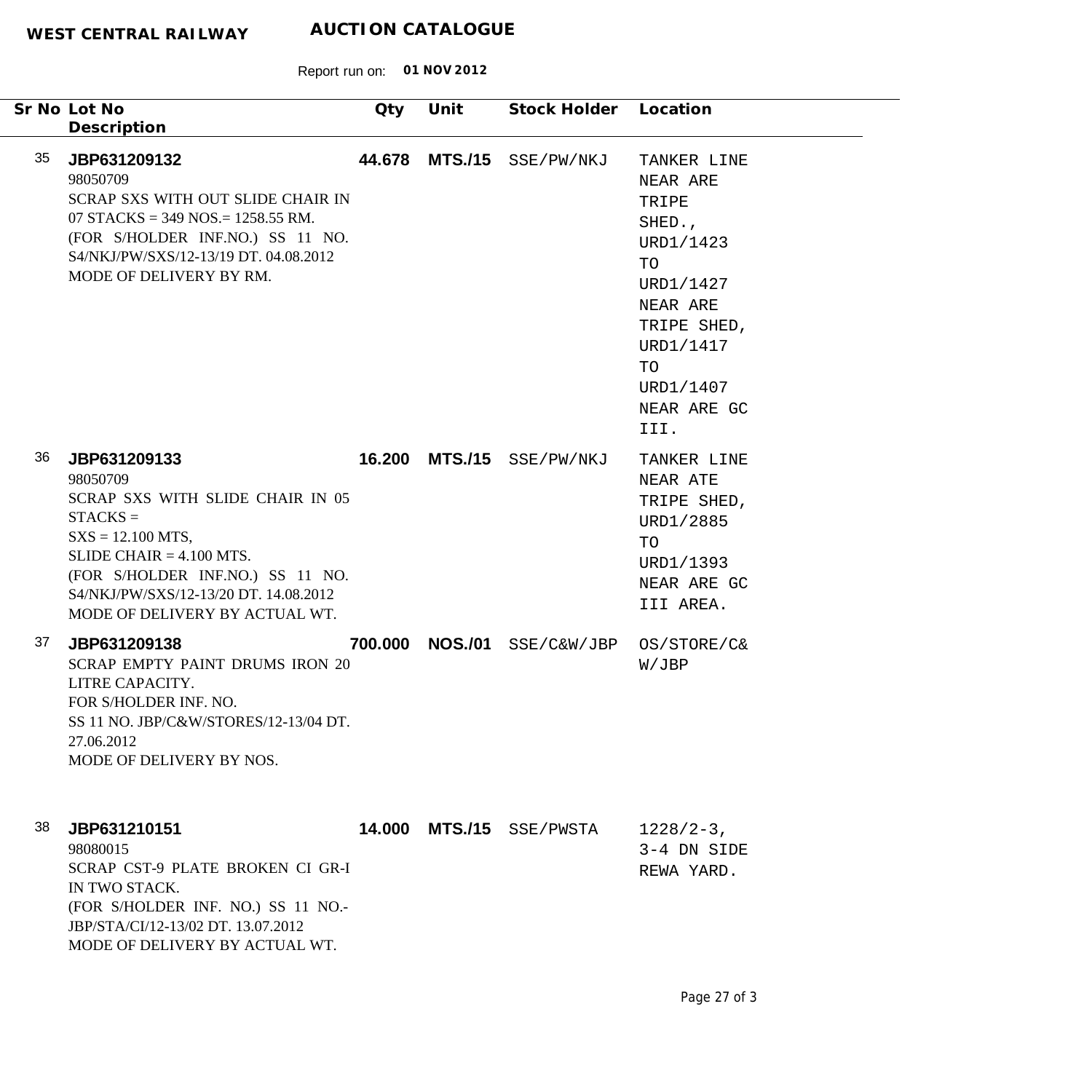| Sr No Lot No<br>Description                                                                                                                                                                                                                                                                                                                                                                                                                                                  | Qty   | Unit           | Stock Holder                          | Location                              |
|------------------------------------------------------------------------------------------------------------------------------------------------------------------------------------------------------------------------------------------------------------------------------------------------------------------------------------------------------------------------------------------------------------------------------------------------------------------------------|-------|----------------|---------------------------------------|---------------------------------------|
| 39<br>JBP631210154<br><b>SCRAP</b><br><b>UNSERVICEABLE</b><br>BROKEN/INTACT BOOM ALLUMINIUM<br>OF LIFTING BARRIER GATE.<br>(FOR S/HOLDER INF.NO.) SS 11 NO.<br>JBP/S&T/M/SIG/2012-13/07 DT. 15.03.2012<br>MODE OF DELIVERY BY ACTUAL WT.                                                                                                                                                                                                                                     | 0.262 |                | $MTS./15$ $SSE/SIG/M/J$<br>BP         | SSE/SIG/M/J<br>BP OFFICE<br>COMPOUND. |
| 40<br>JBP631210156<br><b>SCRAP</b><br><b>UNSERVICEABLE</b><br>BROKEN/INTACT VARIOUS TYPE OF<br>MISC. SIGNAL FITTING OF CAST IRON.<br>(FOR S/HOLDER INF. NO.) SS 11 NO.<br>JBP/S&T/M/SIG/2012-13/03 DT. 15.03.2012<br>MODE OF DELIVERY BY ACTUAL WT.                                                                                                                                                                                                                          | 1.667 |                | MTS./15 SSE/SIG/M/J SSE/SIG/M/J<br>BP | BP OFFICE<br>COMPOUND.                |
| 41<br>JBP631210157<br><b>SCRAP VARIOUS MS ITEMS</b><br>(A) VARIOUS SIG FITTING MATERIAL =<br>1.270 MTS.<br>$(B)$ RAIL CLAMP = 2.490 MTS.<br>$(C)$ MONO PLATE = 0.221 MTS.<br>(D) RACK OF VRL ACID BATTERY $=$<br>0.954 MTS.<br>$(E)$ FIRE EXTENGUISHER = 0.274 MTS.<br>(FOR S/HOLDER INF. NO.) SS 11 NO.<br>JBP/S&T/M/SIG/2012-13/02 DT. 15.03.2012<br>MODE OF DELIVERY BY ACTUAL WT.                                                                                        | 5.209 | <b>MTS./15</b> | SSE/SIG/M/J SSE/SIG/M/J<br>BP         | BP OFFICE<br>COMPOUND.                |
| 42<br>JBP631210158<br>SCRAP U/S VARIOUS TYPES OF<br><b>EQUIPMENTS.</b><br>(A) SGE BELL (B) EVALUTOR (C) EJ<br>BOX (D) ED (E) HKT SMALL (F) HKT<br>BIG (G) DC TO DC CONVERTER (H)<br>ALTERNATOR (I) INTER COIN SET (J)<br>DIESEL TANK DG (K) DG START PANEL<br>(L) RX TX COIL VARIOUS (M) SM<br>RESET BOX (N) LV BOX (O) PFT (P)<br>MASROOM COVER (Q) MECR.<br>(FOR S/HOLDER INF. NO.) SS 11 NO.<br>JBP/S&T/M/SIG/2012-13/01 DT. 15.03.2012<br>MODE OF DELIVERY BY ACTUAL WT. | 1.633 |                | MTS./15 SSE/SIG/M/J SSE/SIG/M/J<br>BP | BP OFFICE<br>COMPOUND.                |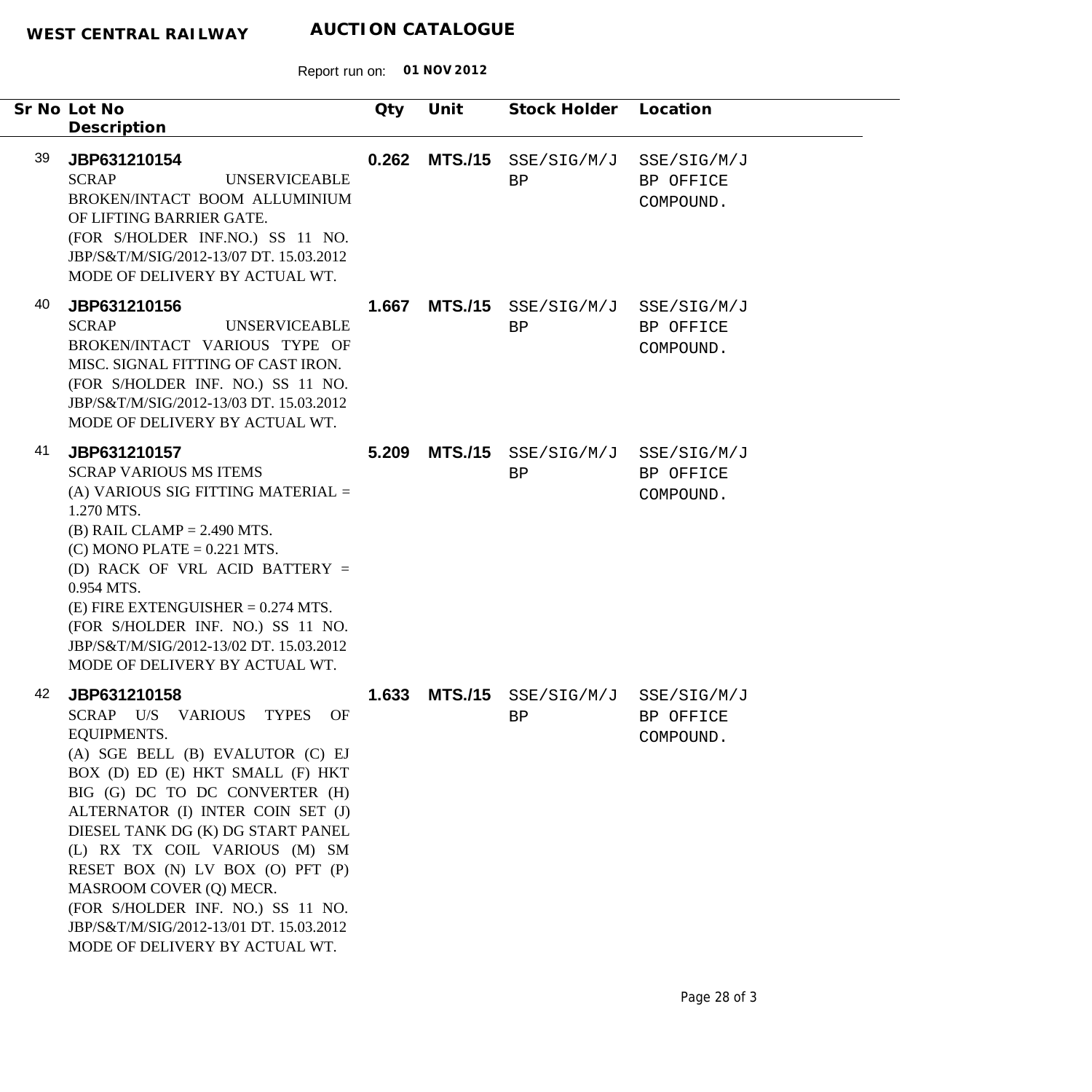Report run on: **01 NOV 2012**

|    | Sr No Lot No<br>Description                                                                                                                                                                                                                                                                                                                                                                                                                                                                                                                                                                                          | Qty     | Unit           | Stock Holder              | Location                                   |
|----|----------------------------------------------------------------------------------------------------------------------------------------------------------------------------------------------------------------------------------------------------------------------------------------------------------------------------------------------------------------------------------------------------------------------------------------------------------------------------------------------------------------------------------------------------------------------------------------------------------------------|---------|----------------|---------------------------|--------------------------------------------|
| 43 | JBP631210159<br>(1) SCRAP POINT MACHINE (IRS) 18 X<br>$213.15 = 18$ NOS.<br>(2) SCRAP POINT MACHINE (SIEMENS)<br>$30 X = 30 NOS.$<br>(FOR S/HOLDER INF. NO.) SS 11 NO.<br>JBP/S&T/M/SIG/2012-13/06 DT. 15.03.2012<br>MODE OF DELIVERY BY NOS.                                                                                                                                                                                                                                                                                                                                                                        | 48.000  | <b>NOS./01</b> | SSE/SIG/M/J<br>BP         | SSE/SIG/M/J<br>BP OFFICE<br>COMPOUND.      |
| 44 | JBP631210160<br>SCRAP U/S VARIOUS<br><b>TYPES</b><br><b>OF</b><br><b>CHARGER AND TRANSFORMERS-</b><br>(A) 230 V/110 = 04 NOS.<br>(B) 230 V/60 = 06 NOS.<br>(C) 230 V/24 = 33 NOS.<br>(D) 230 V/12 = 33 NOS.<br>$(E)$ TF BATTERY CHARGERS = 112 NOS.<br>$(F)$ IPS CHARGERS = 12 NOS.<br>$(G)$ STABILIZERS = 05 NOS.<br>(H) TRANSFORMER $2$ KVA = 08 NOS.<br>(I) TRANSFORMER $1$ KVA = 02 NOS.<br>(J) TRANSFORMER 150 KVA = 07 NOS.<br>(K) TRANSFORMER 50 VA = 02 NOS.<br>$(L)$ CLS TRANSFORMER = 143 NOS.<br>(FOR S/HOLDER INF. NO.) SS 11 NO.<br>JBP/S&T/M/SIG/2012-13/05 DT. 15.03.2012<br>MODE OF DELIVERY BY NOS. | 367.000 | <b>NOS./01</b> | SSE/SIG/M/J<br>BP         | SSE/SIG/M/J<br>BP OFFICE<br>COMPOUND.      |
| 45 | JBP631210163<br>98080106<br>SCRAP CST 9 GR. II PAIRS CORRODED<br>RUSTED & STRICKED MUD IN 04<br>STACKS.<br>(FOR S/HOLDER INF. NO.) SS 11 NO.<br>S4/NKJ/PW/CI/12-13/22 DT. 05.09.2012<br>MODE OF DELIVERY BY NOS.                                                                                                                                                                                                                                                                                                                                                                                                     | 138.000 | <b>NOS./01</b> | SSE/PW/NKJ                | KM 1033/1<br>TO KM<br>$1033/3$ DN<br>LINE. |
| 46 | JBP631210164<br>98080106<br>SCRAP CST 9 GR. II (S) & COUPLED<br><b>BADLY RUSTED &amp; BROKEN.</b><br>(FOR S/HOLDER INF. NO.) SS 11 NO.<br>S4/NKJ/PW/CI/12-13/23 DT. 05.09.2012<br>MODE OF DELIVERY BY ACTUAL WT.                                                                                                                                                                                                                                                                                                                                                                                                     |         |                | 37.070 MTS./15 SSE/PW/NKJ | KM 1033/1<br>TO KM<br>$1033/4$ DN<br>LINE. |

 $\overline{\phantom{0}}$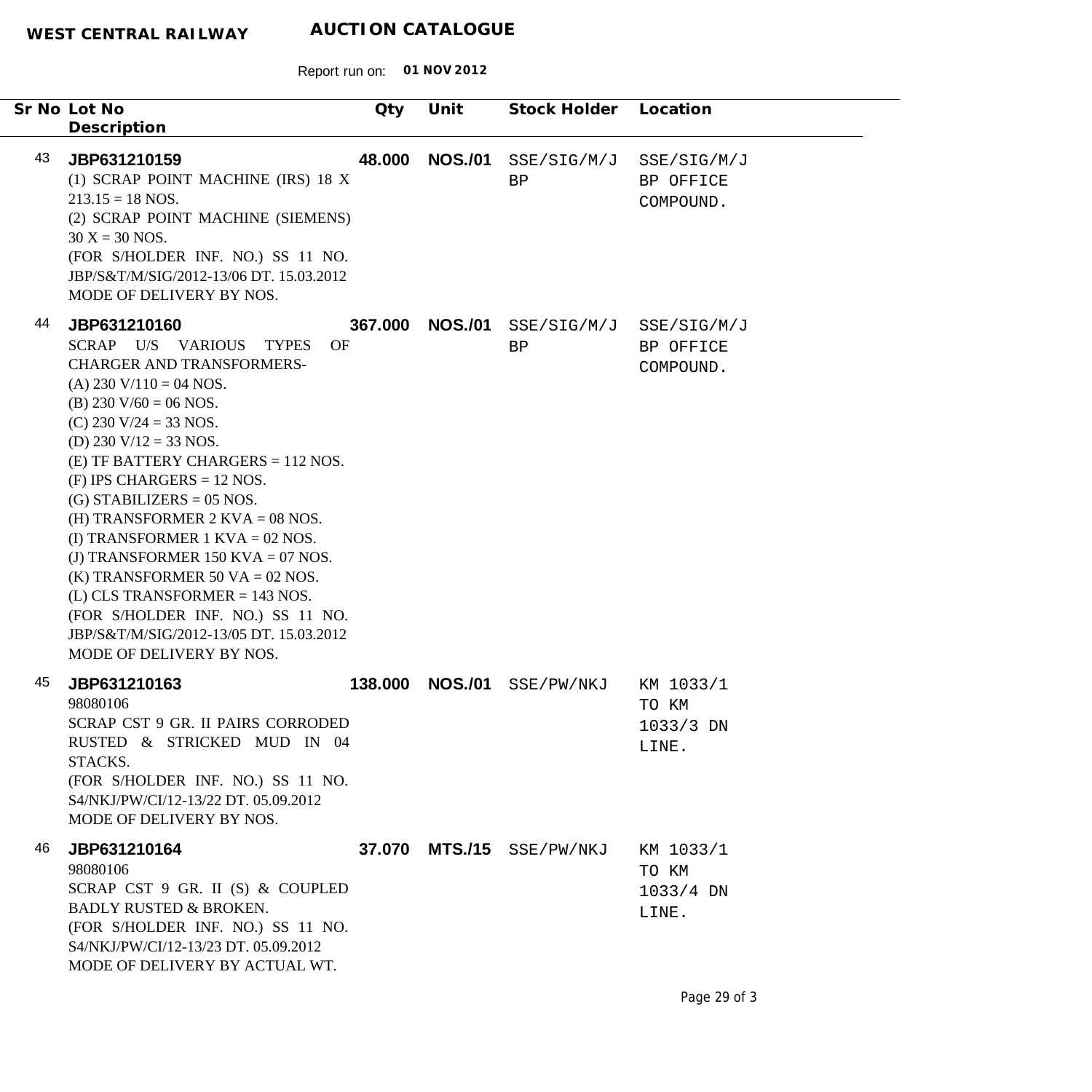| Sr No Lot No                                                                                                                                                                                                           | Qty     | Unit           | Stock Holder Location |                                                                                                                                                                                                                                                                                        |
|------------------------------------------------------------------------------------------------------------------------------------------------------------------------------------------------------------------------|---------|----------------|-----------------------|----------------------------------------------------------------------------------------------------------------------------------------------------------------------------------------------------------------------------------------------------------------------------------------|
| Description                                                                                                                                                                                                            |         |                |                       |                                                                                                                                                                                                                                                                                        |
| 47<br>JBP631210165<br>98080106<br>SCRAP CST 9 GR. II PAIRS CORRODED<br>RUSTED & STRICKED MUD IN 10<br>STACKS.<br>(FOR S/HOLDER INF. NO.) SS 11 NO.<br>S4/NKJ/PW/CI/12-13/26 DT. 13.09.2012<br>MODE OF DELIVERY BY NOS. | 540.000 | <b>NOS./01</b> | SSE/PW/NKJ            | $1 -$<br>URD1/1391<br>TO<br>URD1/1371<br>NEAR ARE GC<br>III. 2-<br>URD1/2377<br>TO<br>URD1/1419<br>NEAR ARE GC<br>III. 3-<br>TANKER LINE<br>NEAR ARE<br>TRIPE SHED.                                                                                                                    |
| 48<br>JBP631210166<br>98080106<br>SCRAP CST 9 GR. II (S) CORRODED<br>RUSTED BROKEN & STRICKED MUD.<br>(FOR S/HOLDER INF. NO.) SS 11 NO.<br>S4/NKJ/PW/CI/12-13/27 DT. 13.09.2012<br>MODE OF DELIVERY BY ACTUAL WT.      | 37.180  | <b>MTS./15</b> | SSE/PW/NKJ            | 1-URDI/1381<br>TO<br>URDI/1371<br>NEAR ARE GC<br>III. 2-<br>MRS/1003 TO<br>MRS/1005<br>NEAR ARE<br>TRIPE SHED.<br>$3 -$<br>URDI/1435<br>TO<br>URDI/1453<br>NEAR ARE<br>TRIPE SHED.<br>$4 - BP/1021$<br>TO BP/1013<br>NEAR ARE<br>$CYM. 5-$<br>KM/1031/3<br>TO KM<br>1031/7 DN<br>LINE. |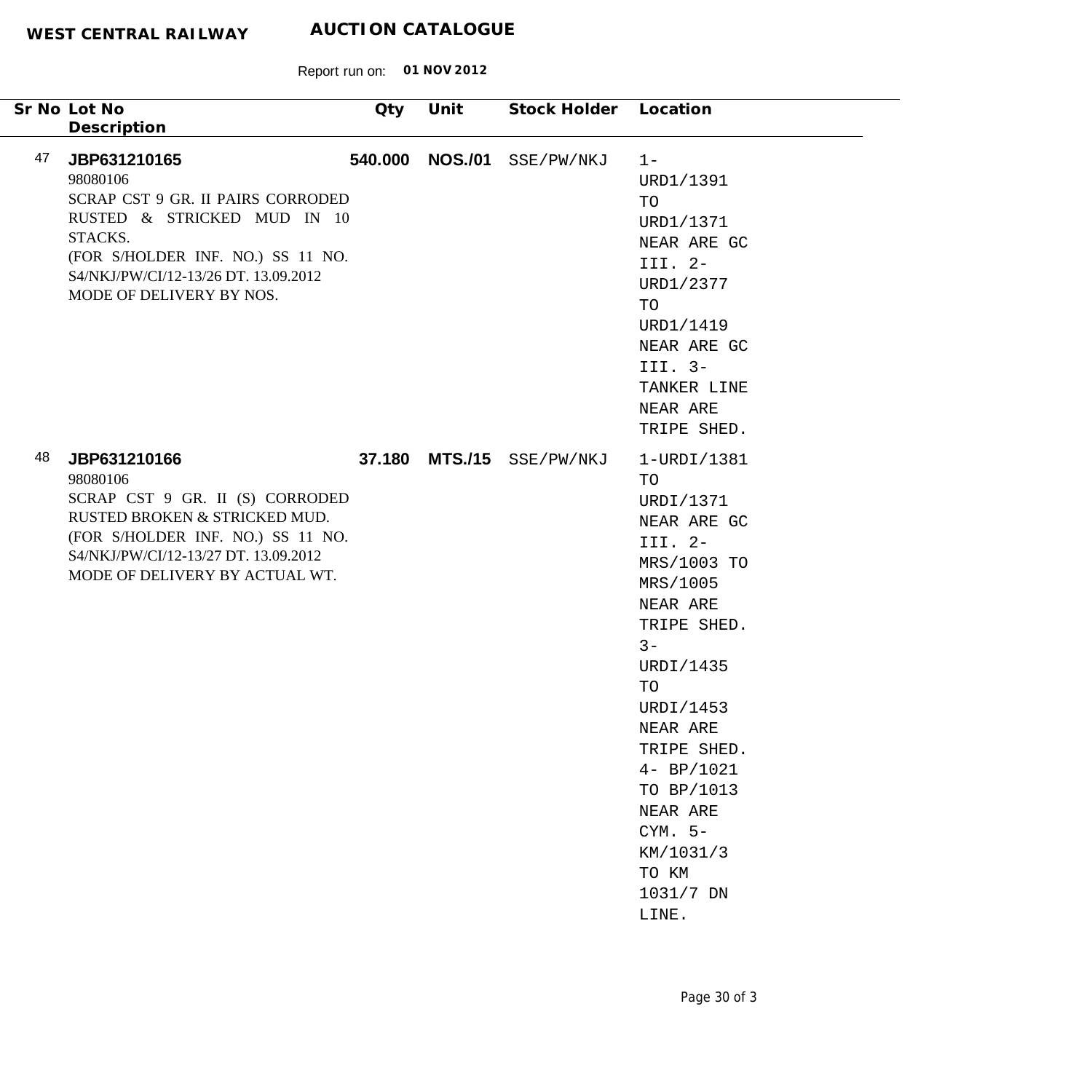|    | Sr No Lot No<br>Description                                                                                                                                                                                                                                                                                    | Qty    | Unit           | Stock Holder Location |                                                                                                                                                                                                                                                                                                       |
|----|----------------------------------------------------------------------------------------------------------------------------------------------------------------------------------------------------------------------------------------------------------------------------------------------------------------|--------|----------------|-----------------------|-------------------------------------------------------------------------------------------------------------------------------------------------------------------------------------------------------------------------------------------------------------------------------------------------------|
| 49 | JBP631210167<br>98050709<br>(1) SCRAP STS 168 LBS CORRODED<br>RUSTED & BROKEN IN 05 STACKS =<br>16.470 MTS.<br>(2) SCRAP STS 171 LBS CORRODED<br>RUSTED & BROKEN IN 03 STACKS =<br>11.180 MTS.<br>(FOR S/HOLDER INF. NO.) SS 11 NO.<br>S4/NKJ/PW/STS/12-13/21 DT. 23.08.2012<br>MODE OF DELIVERY BY ACTUAL WT. | 27.650 |                | MTS./15 SSE/PW/NKJ    | 1- TANKER<br>LINE NEAR<br>ARE TRIPE<br>SHED. 2-<br>URDI/1435<br>TO<br>URDI/1453.<br>$3, 4, 5-$<br>NEAR ARE<br>TRIPE SHED<br>URDI/1333<br>TO<br>URDI/2367.<br>4-URDI/1227<br>TO URDI<br>$/1291.5-$<br>URDI/1333<br>TO<br>URDI/2367.<br>$6-$<br>URDI/1435<br>TO<br>URDI/1453<br>NEAR ARE<br>TRIPE SHED. |
| 50 | JBP631210168<br>98050709<br><b>SCRAP STS 168 LBS BADLY CORRODED</b><br><b>RUSTED &amp; BROKEN IN 13 STACKS.</b><br>(FOR S/HOLDER INF. NO.) SS 11 NO.<br>S4/NKJ/PW/CI/12-13/24 DT. 06.09.2012<br>MODE OF DELIVERY BY ACTUAL WT.                                                                                 | 35.110 | <b>MTS./15</b> | SSE/PW/NKJ            | KM 1033/1<br>TO KM<br>1033/4 DN<br>LINE.                                                                                                                                                                                                                                                              |
| 51 | JBP631210169<br>98050709<br>SCRAP STS 171 LBS BADLY CORRODED<br>& RUSTED IN 09 STACKS.<br>(FOR S/HOLDER INF. NO.) SS 11 NO.<br>S4/NKJ/PW/CI/12-13/25 DT. 08.09.2012<br>MODE OF DELIVERY BY ACTUAL WT.                                                                                                          | 28.810 | <b>MTS./15</b> | SSE/PW/NKJ            | KM 1033/1<br>TO KM<br>$1033/4$ DN<br>LINE.                                                                                                                                                                                                                                                            |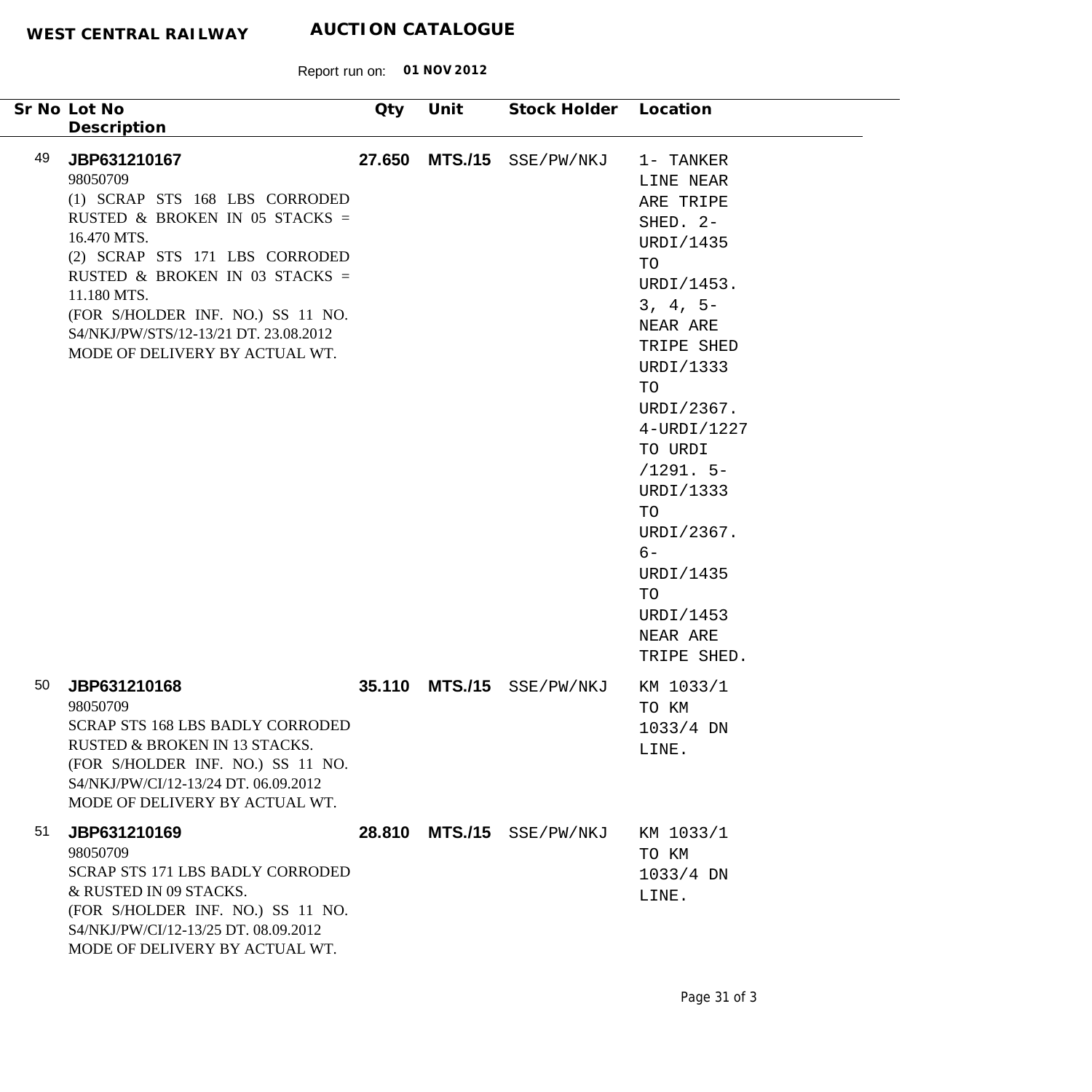Report run on: **01 NOV 2012**

|    | Sr No Lot No<br>Description                                                                                                                                                                                                    | Qty | Unit | Stock Holder Location                           |                                                                                                               |
|----|--------------------------------------------------------------------------------------------------------------------------------------------------------------------------------------------------------------------------------|-----|------|-------------------------------------------------|---------------------------------------------------------------------------------------------------------------|
| 52 | JBP631210174<br>98011285<br>SCRAP RAIL 52 KG = 53 NOS = $536.79$<br>RM<br>FOR S/HOLDER INF NO SS 11 NO<br>JBP/SGO/R/52 KG/201 DT. 14/09/12<br>MODE OF DELIVERY BY RM                                                           |     |      | 27.854 MTS./15 SSE/PW/SGO                       | KM 1050/33<br>TO 1051/1<br>UP & KM<br>1050/19 TO<br>1050/21 UP.                                               |
| 53 | JBP631210180<br>98011285<br>SCRAP UNSERVICEABLE 60 KG RAILS =<br>$39$ NOS. = 266.98 RM.<br>(FOR S/HOLDER INF. NO.) SS 11 NO.<br>JBP/DMO/W/84 DT. 20.09.12<br>MODE OF DELIVERY BY RM.                                           |     |      | 16.110 MTS./15 SSE/PW/W/DM 1099/7-9 UP<br>O     | ROAD PHA-<br>GAJ<br>SECTION.                                                                                  |
| 54 | JBP631210181<br>98011285<br>SCRAP UNSERVICEABLE 60 KG RAILS =<br>$67$ NOS. = 814.19 RM.<br>(FOR S/HOLDER INF. NO.) SS 11 NO.<br>SSE/PW/DMO/W/85 DT. 20.09.12<br>MODE OF DELIVERY BY RM.                                        |     |      | 49.172 MTS./15 SSE/PW/W/DM 1105/3 TO<br>$\circ$ | 1106/9 UP<br>RD. ANA-PHA<br>SECTION.                                                                          |
| 55 | JBP631210182<br>98011285<br>SCRAP RAILS 52 KG ABOVE 1 MTR<br>LONG IN 6 STACKS = 139 NOS. = $704.51$<br>RM.<br>(FOR S/HOLDER INF. NO.) SS 11 NO.<br>SSE/PW/S/STA/52KG<br>RAILS/04<br>DT.<br>04.08.12<br>MODE OF DELIVERY BY RM. |     |      | 36.557 MTS./15 SSE/PW/S/ST KM 1147/5-6<br>Α     | UP, $1147/7-$<br>8 DN,<br>$1148/7 - 8$<br>DN, 1148/8-<br>9 DN,<br>$1148/8 - 9$<br>UP, $1149/8-$<br>9 DN SIDE. |
| 56 | JBP631210183<br>98011285<br>SCRAP RAILS 52 KG ABOVE 1 MTR<br>LONG IN 05 STACKS = $122$ NOS = $647.36$<br>RM.<br>(FOR S/HOLDER INF. NO.) SS 11 NO.<br>SSE/PW/S/STA/52KG/RAILS/05<br>DT.<br>08.09.12<br>MODE OF DELIVERY BY RM.  |     |      | 33.592 MTS./15 SSE/PW/S/ST<br>Α                 | KM 1151/0-1<br>DN SIDE,<br>$1153/4-5$ DN<br>SIDE,<br>$1155/3 - 4$ UP<br>SIDE,<br>1155/5-6 UP<br>SIDE.         |

Page 32 of 3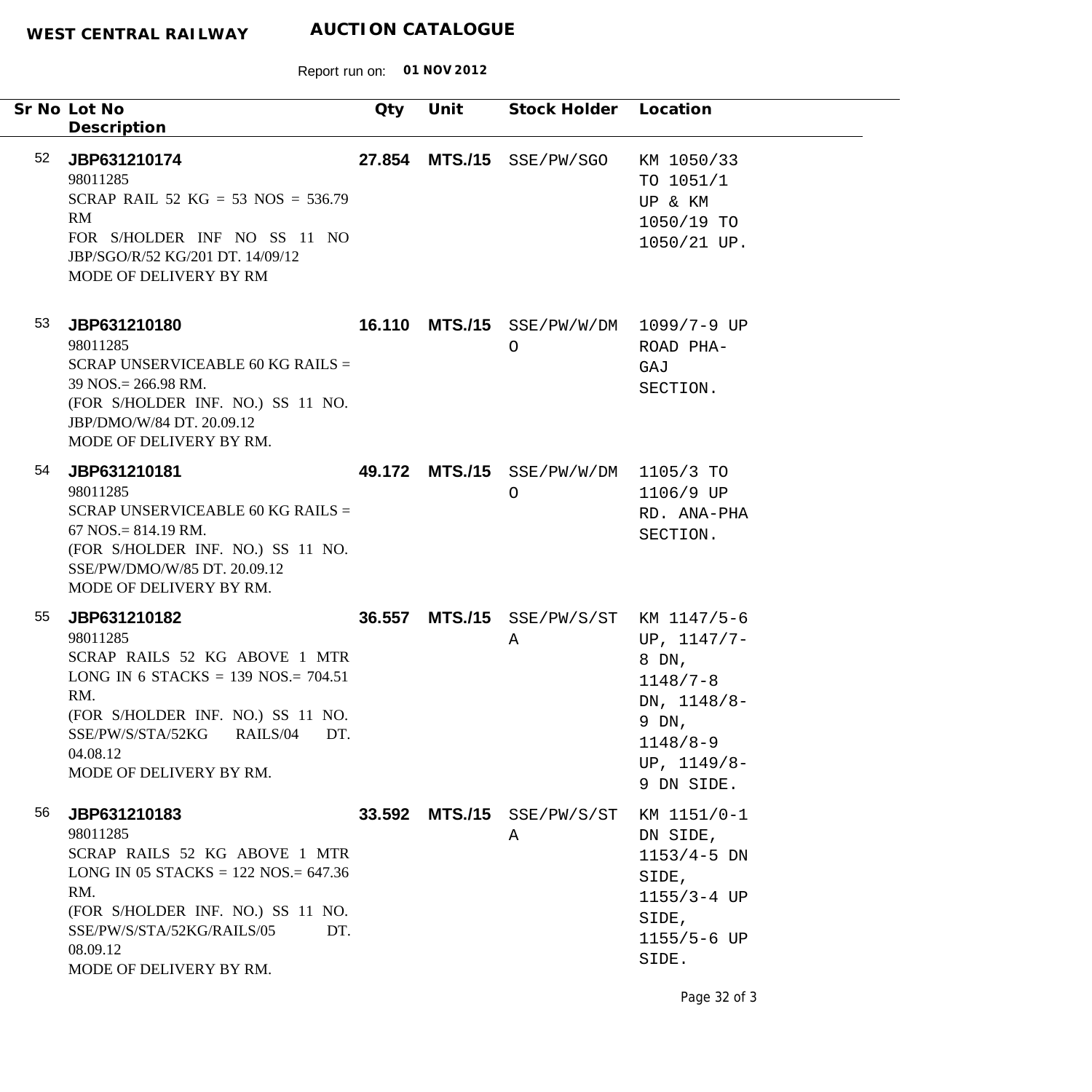|    | Sr No Lot No<br>Description                                                                                                                                                                                                                                                                                                                           | Qty    | Unit           | Stock Holder Location                       |                                                                                                                             |
|----|-------------------------------------------------------------------------------------------------------------------------------------------------------------------------------------------------------------------------------------------------------------------------------------------------------------------------------------------------------|--------|----------------|---------------------------------------------|-----------------------------------------------------------------------------------------------------------------------------|
| 57 | JBP631210184<br>98011285<br>SCRAP RAIL 90 LBS ONE MTR & ABOVE<br>IN 1 STACK = $36$ NOS = $325.10$ RM.<br>(FOR S/HOLDER INF. NO.) SS 11 NO.<br>S-5/KMZ/SS-11/RAIL 90 LBS/12-13/17<br>DT. 22.09.12<br>MODE OF DELIVERY BY RM.                                                                                                                           | 14.502 | <b>MTS./15</b> | SSE/PW/KMZ                                  | KM 1197/1-2<br>UP ROAD IN<br>BAKHLETA<br>YD.                                                                                |
| 58 | JBP631210185<br>98011285<br>SCRAP RAIL 90 LBS IN 02 STACK $= 101$<br>$NOS = 1242.88$ RM.<br>FOR S/HOLDER INF. NO. SS 11 NO.<br>JBP/STA/R/12-13/05 DT. 26.09.12<br>MODE OF DELIVERY BY RM.                                                                                                                                                             |        |                | 55.445 MTS./15 SSE/PW/N/ST 1228/0-2 DN<br>A | SIDE.                                                                                                                       |
| 59 | JBP631210186<br>98011285<br>SCRAP RAIL 90 LBS IN 01 STACK = $129$<br>$NOS = 1623.24$ RM.<br>FOR S/HOLDER INF. NO. SS 11 NO.<br>JBP/STA/R/12-13/04 DT. 25.09.12<br>MODE OF DELIVERY BY RM.                                                                                                                                                             |        |                | 72.413 MTS./15 SSE/PW/N/ST 1199/6-7 UP<br>A | SIDE JTW<br>YARD.                                                                                                           |
| 60 | JBP631210187<br>98030103<br>(1) SCRAP S.T. XING SLEEPER WITH $\&$<br>WITHOUT SLIDE CHAIR BG INTACT IN<br>03 STACKS = 43.687 MTS. = 346 NOS.=<br>1230.67 RM.<br>$(2)$ SLIDE CHAIR = 2.215 MTS. = 116 NOS.<br>FOR S/HOLDER INF. NO. SS 11 NO.<br>JBP/NU/S.T.XING/12-13/01 DT. 17.09.12<br>STS SLEEPER GIVEN BY RM & SLIDE<br><b>CHAIR GIVEN BY NOS.</b> | 45.902 | <b>MTS./15</b> | SSE/PW/NARS 1- KM<br>INGHPUR                | $874/0 - 1$ DN<br>SIDE BNE<br>STN. 2- KM<br>$874/1 - 2$ DN<br>SIDE BNE.<br>STN. 3- KM<br>$874/1 - 3$ UP<br>SIDE BNE<br>STN. |
| 61 | JBP631210189<br>98050126<br>SCRAP MS CONSISTING OF DOOR<br>RELEASED FROM BOXN WAGON. (IN<br>ONE STACK 1/1-10 T)<br>FOR S/HOLDER INF.NO. SS 11 NO.<br>JBP/NKJ/C&W/MS/09/12/22 DT. 14.09.12<br>MODE OF DELIVERY BY ACTUAL WT.                                                                                                                           | 10.000 | <b>MTS./15</b> | SSE/C&W/ROH<br>SHED/NKJ                     | MATERIAL<br>WILL BE<br>SUPPLIED IN<br>SSE (C&W)<br>OSL ROH<br>COMPLEX,<br>NKJ.<br>Page 33 of 3                              |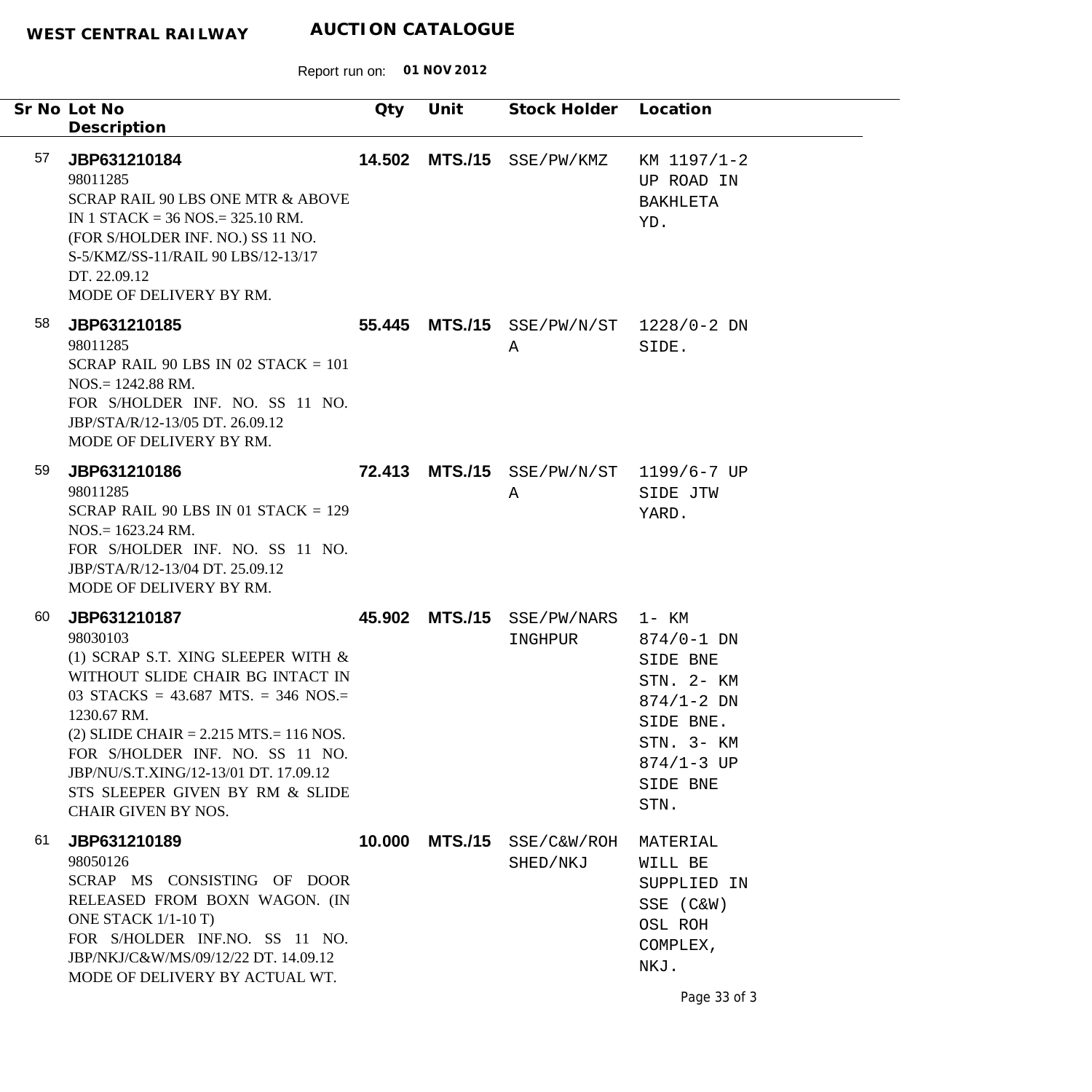|    | Sr No Lot No<br>Description                                                                                                                                                                                                                                                                                                                              | Qty    | Unit           | Stock Holder Location            |                                                                                |
|----|----------------------------------------------------------------------------------------------------------------------------------------------------------------------------------------------------------------------------------------------------------------------------------------------------------------------------------------------------------|--------|----------------|----------------------------------|--------------------------------------------------------------------------------|
| 62 | JBP631210190<br>98050060<br>SCRAP CS CONSISTING OF CBC HEAD,<br>DRAFT, BACK STAPPER, FRONT<br>FOLLOWER, ALL COMPONENTS ARE<br>CBC RELEASED FROM BOXN WAGON.(<br>IN ONE STACK- $1/1-15$ T)<br>FOR S/HOLDER INF.NO. SS 11 NO.<br>JBP/NKJ/C&W/CS/09/12/23 DT. 14.09.12<br>MODE OF DELIVERY BY ACTUAL WT.                                                    | 15.000 | <b>MTS./15</b> | SSE/C&W/ROH<br>SHED/NKJ          | MATERIAL<br>WILL BE<br>SUPPLIED IN<br>SSE (C&W)<br>OSL ROH<br>COMPLEX,<br>NKJ. |
| 63 | JBP631210191<br>98050126<br>SCRAP MS CONSISTING OF CUT ROD,<br>DIFIRECE SIZE & DIFFERENT ROD<br>MAIN PULL ROD, COUPLER ROD,<br>OPERATING ROD, CONTROL ROD, SAB<br>ROD ETC. RELEASED FROM BOXN<br>WAGON. (IN TWO STACKS-1/2-10 T, 2/2-<br>05T<br>FOR S/HOLDER INF.NO. SS 11 NO.<br>JBP/NKJ/C&W/MS/09/12/24 DT. 14.09.12<br>MODE OF DELIVERY BY ACTUAL WT. |        | 15.000 MTS./15 | SSE/C&W/ROH<br>SHED/NKJ          | MATERIAL<br>WILL BE<br>SUPPLIED IN<br>SSE (C&W)<br>OSL ROH<br>COMPLEX,<br>NKJ. |
| 64 | JBP631210192<br>98050060<br>SCRAP CS CONSISTING OF KNUCKLE<br>RELEASED FROM BOXN WAGON. (IN<br>ONE STACK-1/1-15T)<br>FOR S/HOLDER INF.NO. SS 11 NO.<br>JBP/NKJ/C&W/CS/09/12/25 DT. 14.09.12<br>MODE OF DELIVERY BY ACTUAL WT.                                                                                                                            | 15.000 | <b>MTS./15</b> | SSE/C&W/ROH MATERIAL<br>SHED/NKJ | WILL BE<br>SUPPLIED IN<br>SSE (C&W)<br>OSL ROH<br>COMPLEX,<br>NKJ.             |
| 65 | JBP631210194<br>98050060<br>SCRAP CS CONSISTING OF PIVOT TOP<br>& BOTTOM RELEASED FROM BOXN<br>WAGON. (IN TWO STACKS-1/2-10T,2/2-<br>05T.<br>FOR S/HOLDER INF.NO. SS 11 NO.<br>JBP/NKJ/C&W/CS/09/12/27 DT. 14.09.12<br>MODE OF DELIVERY BY ACTUAL WT.                                                                                                    | 15.000 | <b>MTS./15</b> | SSE/C&W/ROH<br>SHED/NKJ          | MATERIAL<br>WILL BE<br>SUPPLIED IN<br>SSE (C&W)<br>OSL ROH<br>COMPLEX,<br>NKJ. |